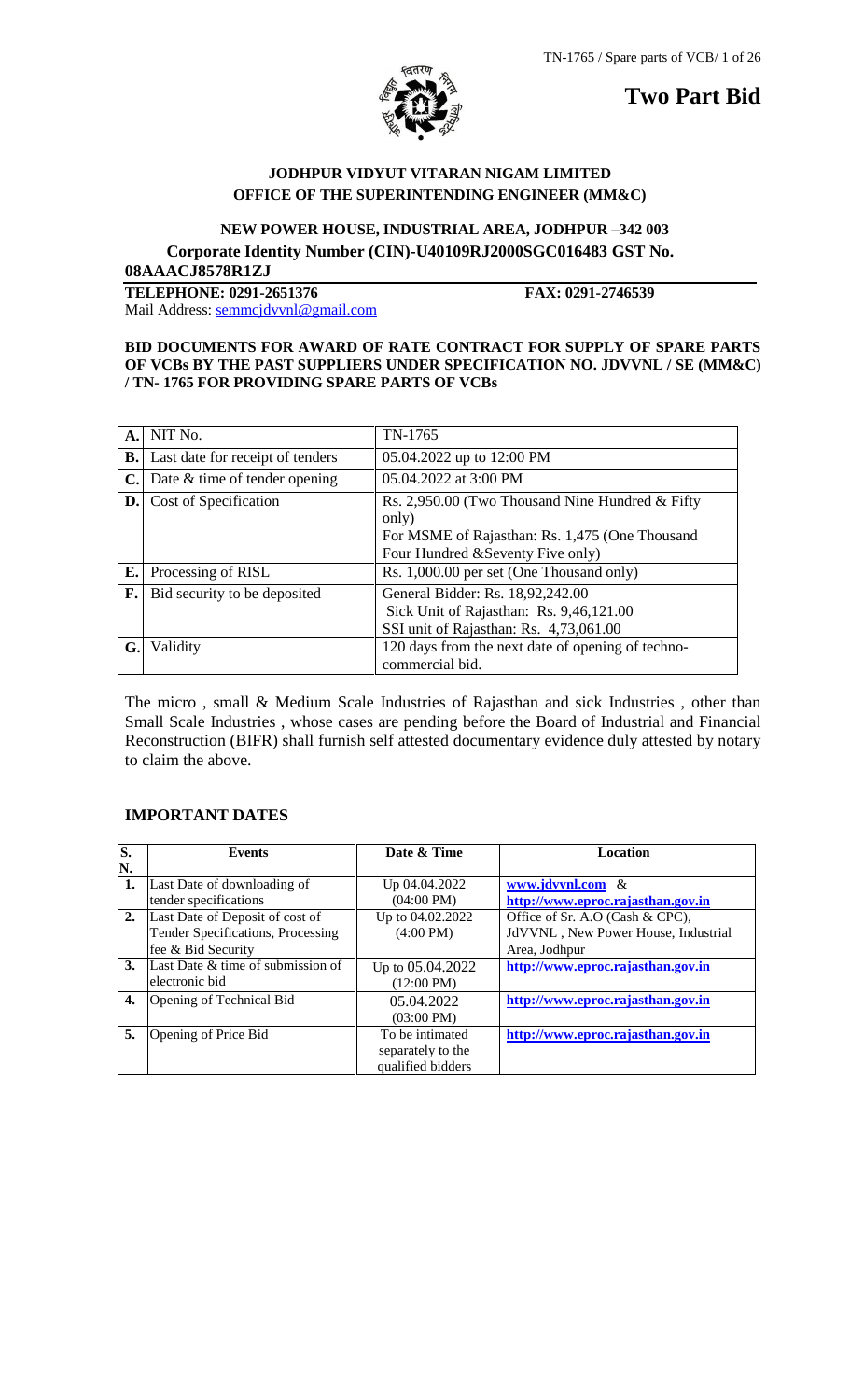| Section-I       | Instructions to bidders                                                   |                                      |
|-----------------|---------------------------------------------------------------------------|--------------------------------------|
| Section-II      | <b>General Conditions of Contract</b>                                     |                                      |
| Section III     | <b>Technical Specification</b>                                            |                                      |
| Schedule-I      | Schedule of Requirement                                                   |                                      |
| Schedule-II     | <b>PRICES</b>                                                             |                                      |
| Schedule-III A  | Pre Qualification Requirement (PQR)                                       |                                      |
| Schedule-IV     | Price Schedule (Bill of Quantity)                                         | To be uploaded On line on<br>website |
| Schedule VI (A) | Departure from the requirement of Technical<br>Specification.             |                                      |
| Schedule VI (B) | Departure from commercial<br>$\&$<br>terms<br>conditions of specification |                                      |
| Schedule VIII   | Delivery schedule.                                                        |                                      |
| Schedule IX     | List of equipment & technical<br>hands<br>available with the biding firm. |                                      |
| Schedule X      | General Particulars about the tender in brief.                            |                                      |
| Schedule XI     | Format of Affidavit for Rajasthan MSME                                    |                                      |
| General         | Amendments in ITB & GCC and Addendum                                      |                                      |
|                 | in ITB                                                                    |                                      |
| Appendix-A      | Performa for Bank Guarantee for Bid                                       |                                      |
|                 | Security                                                                  |                                      |
| Appendix-B      | Declaration by the bidder                                                 |                                      |
| Annexure-A      | Self attested undertaking                                                 |                                      |

## INDEX

1. Tender documents will be made available on e-Tendering portal [www.eproc.rajasthan.gov.in](http://www.eproc.rajasthan.gov.in/) The bidders, in their own interest are requested to read very carefully the tender document before submitting the bid only through online on website [www.eproc.rajasthan.gov.in](http://www.eproc.rajasthan.gov.in/). The bidders can download bid up to 04:00 p.m. one day prior to schedule date of opening of respective bid mentioned above documents and submit their bids online up to 12:00 p.m. on schedule of respective bid mentioned above.

- 2. Eligible bidders should submit their bid well in advance instead of waiting till last date JdVVNL will not be responsible for non-submission of bids due to any website related problems.
- 3. The cost of Tender specification **Rs. 2950/-**(Non-Refundable) (50% for MSME of Rajasthan) to be paid by Demand Draft in Favour of the Sr. Accounts officer(Cash & CPC), JdVVNL, Jodhpur and tender processing fees Rs. **1000/-** shall be payable by demand draft in favour of The Managing Director RISL, JODHPUR ( Non- Refundable). The bidders are required to deposit all these payments in the office of the SE(MM&C), JdVVNL, Jodhpur up to 4.00 PM one day prior to date of tendering otherwise their bids are liable to be rejected.
- 4. The Bid Security amount (as applicable) to be paid by demand draft/banker"s cheque in favous of SR.AO(CASH & CPC), JDVVNL, Jodhpur (Payable at jodhpur) 342003 **up to 4.00 p.m upto one WORKING day prior to schedule date of opening** of respective bid or Bank guarantee, in specified format, of a scheduled bank in favor of superintending Engineer (MM&C), JDVVNL, Jodhpur be deposited to the Sr. Accounts Officer (MM&C), JdVVNL, New Power House, Industrial Area,Jodhpur-342003 **up to 4.00 p.m. up to one WORKING day prior to schedule date of opening** of respective bid and obtain a receipt/acknowledgement thereof. No other mode of deposit shall be accepted. At the time of depositing the Bid Security amount or Bank Guarantee, the bidder shall also furnish self attested and duly attested by Notary, the documentary evidence of SSI/MSME unit of Rajasthan or of sick unit (as applicable) along with affidavit as per schedule XI on Non-Judicial Stamp of Rs. 100/-.

The Bank Guarantee against Bid Security be issued by Nationalized / Scheduled Bank. The same may be accepted after confirmation by issuing Bank. If any Bid Security Bank Guarantee not is proper format / not confirmed by the issuing Bank the same would not be accepted and the bidder would be immediately shorted out from bid process.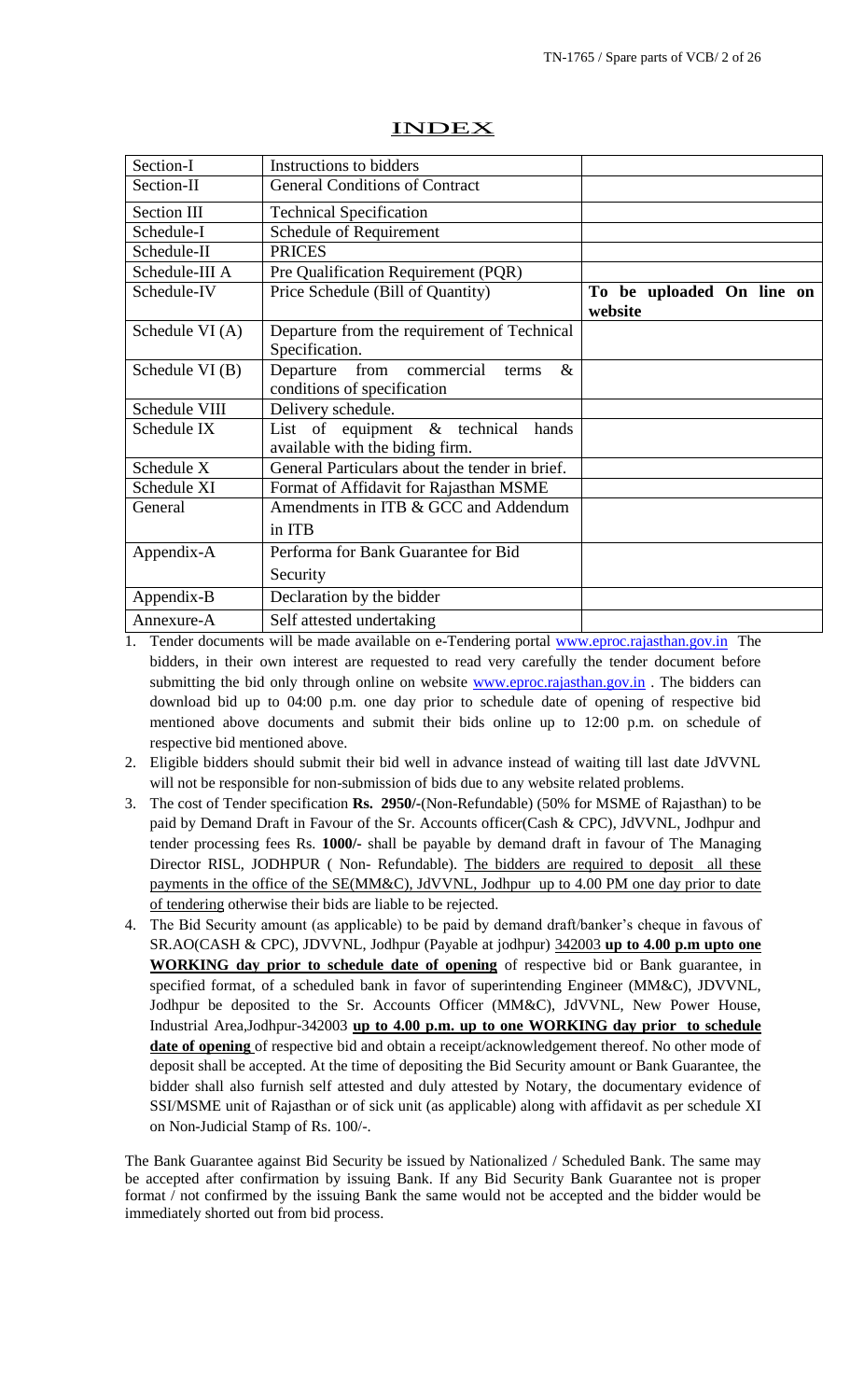## **TECHNICAL SPECIFICATION FOR PROVIDING SPARE PARTS OF VCBs BY THE SUPPLIERS**

#### 1. **SCOPE:**

- i) This specification covers assessment and estimation for providing various Spare Parts of 36 KV/12 KV Outdoor/ Indoor VCB/VCB Kiosks lying at various circles/Subdivisional stores of Jodhpur Vidyut Vitran Nigam Limited on Rate Contract Basis, so that VCBs lying at various sub-stations may be utilized by the Nigam.
- ii) The period of Rate Contract shall be for **two years**. The Rate Contract may be extended further on same Price, Terms and Conditions for a maximum period of 3 months, subject to the conditions that the market prices may not have fallen down during this period.
- iii) The Rate Contract shall be entered into with the Superintending Engineer (MM  $\&C$ ) Jodhpur Discom, Jodhpur for Price only without a commitment of the quantity, place and time of service.
- iv) Further to this Rate Contract, the Circle officers of M&P Wing i.e. SE (M&P) Jodhpur, Barmer & Bikaner shall issue Work Orders to you at the Contracted Price with mention of quantity, place and time of service required.
- v) The estimate cost of Spare Parts will not exceed to the **25%** of the original all adjusted unit FOR Destination Price of breaker.
- vi) The terms and conditions of the rate contract including provision for liquidated damages shall be similar to those prescribed for procurement by open competitive bidding.

## 2. **ELIGIBILITY :**

The bidders who have supplied VCBs to the Nigam in the past will only be eligible for awarding this Rate Contract for providing Spare Parts. The suppliers whose VCBs are lying unutilized due to missing parts will be allowed to provide spare parts in their own Make of VCBs only or authorized dealer of the firm.

## 3. **DETAILS OF SPARE PARTS:**

Mainly the following spare parts (to be supplied as per application IS Standards with latest amendments, if any) will be covered for awarding Rate Contract:-

| S.<br>No. | <b>Item Name</b>                                                              |  |  |  |  |  |
|-----------|-------------------------------------------------------------------------------|--|--|--|--|--|
|           | Closing<br>coil<br>with<br>Shunt<br>Plunger<br>assembly                       |  |  |  |  |  |
| 1.        | [Aux volt: $110V$ DC]                                                         |  |  |  |  |  |
| 2.        | Series & Shunt Trip coils with plunger assembly & mounting bracket [4 coils = |  |  |  |  |  |
|           | $1$ set)                                                                      |  |  |  |  |  |
| 3.        | Shunt Trip coil with plunger assembly [Aux voltage: 110 V DC]                 |  |  |  |  |  |
| 4.        | Fuse HRC link 10 A                                                            |  |  |  |  |  |
| 5.        | HRC Fuse Base 32 A                                                            |  |  |  |  |  |
| 6.        | Spur Gear Big                                                                 |  |  |  |  |  |
| 7.        | Spur gear Small                                                               |  |  |  |  |  |
| 8.        | Pole Assembly (Barrier, Vacuum Interrupter & Upper-Lower Bus bar)             |  |  |  |  |  |
| 9.        | <b>Epoxy Barrier</b>                                                          |  |  |  |  |  |
| 10.       | Vacuum Interrupter                                                            |  |  |  |  |  |
| 11.       | Roof Bushing                                                                  |  |  |  |  |  |
| 12.       | Roof Bushing with copper stem & Assembly                                      |  |  |  |  |  |
| 13.       | Wiring of Trolley                                                             |  |  |  |  |  |
| 14.       | Operating Mechanism, (spring charged store energy)                            |  |  |  |  |  |
| 15.       | Spring charging motor mechanism,                                              |  |  |  |  |  |
| 16.       | <b>Ammeter Selector switch</b>                                                |  |  |  |  |  |
| 17.       | Breaker Auxiliary switch [Contact: 6 NO+ 6 NC],                               |  |  |  |  |  |
| 18.       | Breaker Auxiliary switch [Contact: 8 NO+ 8 NC],                               |  |  |  |  |  |
| 19.       | Voltmeter [Type: Analog, Size: 96x96 Sq.mm] (Range: 0-15 KV)                  |  |  |  |  |  |
| 20.       | Ammeter (96x96 Sq.mm) Range: 0-100-200-400/5A                                 |  |  |  |  |  |
| 21.       | <b>Test Terminal Block Rear Connection</b>                                    |  |  |  |  |  |
| 22.       | <b>Relay Test Terminal Block</b>                                              |  |  |  |  |  |
|           |                                                                               |  |  |  |  |  |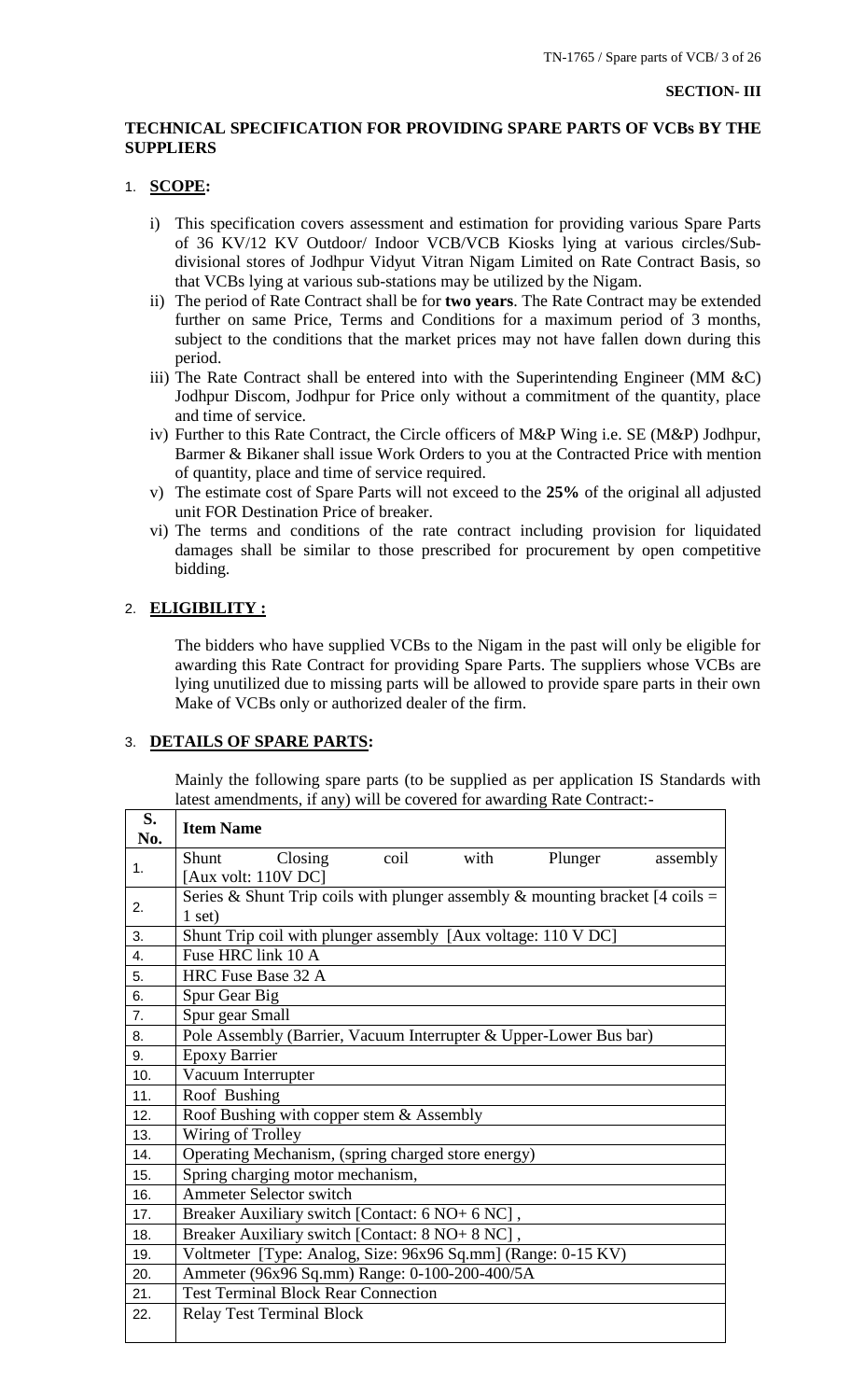| 23. | <b>Breaker Control Switch</b>                                                    |
|-----|----------------------------------------------------------------------------------|
|     | Trivector Meter (TVM), AC HT Static meter suitable for 3 ph 4 wire               |
| 24. | unbalanced load [CT Ratio: 100-200-400/5A PTR: 11 KV/110 Volt]                   |
| 25. | Numerical Relay 3 O/C & 1 E/F, Make                                              |
| 26. | Current Transformer [Ratio: 400-200-100/5-5A, STC: 16 KA Protection              |
|     | core: 5P/15 VA, Metering core: 0.5S/15 VA]                                       |
|     | Indoor single phase resin cast Potential Transformer, Ratio: 11 KV/110 Volt,     |
| 27. | Burden: 100 VA,                                                                  |
| 28. | PT Primary Fuse [ Rating: 11KV, 3.15 Amp,                                        |
| 29. | Jaw Contact / Disconnecting contact [ Ratio: 630 Amp & above]                    |
| 30. | Charging Link With Assembly for BB1-3                                            |
| 31. | <b>Epoxy Post Insulator</b>                                                      |
| 32. | Wiring of Trolley, Type:RB1-3                                                    |
| 33. | Power Factor meter                                                               |
| 34. | Shunt Trip coil with plunger assembly, Aux voltage: 110 VDC                      |
| 35. | <b>Bridge Rectifier</b>                                                          |
| 36. | Power Pack 100Watt, 110VDC                                                       |
| 37. | Upper terminal-L type                                                            |
| 38. | Middle terminal-L type                                                           |
| 39. | Earthing bus bar L TYPE [50x6 mm Copper]                                         |
| 40. | Copper flexible bus bar                                                          |
| 41. | PT Jumper                                                                        |
| 42. | Middle terminal-pad                                                              |
| 43. | Top Terminal Pad                                                                 |
| 44. | Limit Switch/Micro Switch                                                        |
| 45. | Toggle Switch                                                                    |
| 46. | Door Switch                                                                      |
| 47. | 32 pin Plug Socket                                                               |
| 48. | <b>Push Button-Black Shroud</b>                                                  |
| 49. | Local-Remote Switch                                                              |
| 50. | <b>Terminal Connector</b>                                                        |
| 51. | <b>Indication Lamp</b>                                                           |
| 52. | <b>Antipumping Relay</b>                                                         |
| 53. | Heater                                                                           |
| 54. | Thermostate                                                                      |
|     | Labour Charges per breaker for inspection $\&$ fixing of required spare parts to |
| 55. | put defective breaker in operating condition.                                    |

## **Note:-The technical features/specification/parameters etc. of spare parts shall be in line with Original Technical Specification/ Purchase Order/ GTP.**

## 4. **PRICES :**

- i) Prices of individual spare part will be quoted in the Price Bid (BOQ) only. Amount of GST applicable will also be indicated in the Price Bid. No other taxes & duties shall be payable.
- ii) No Price Variation on the rates agreed, shall be allowed during the complete contract period.
- iii) The prices under the Rate Contract shall be subject to Price Fall clause. If the Rate Contract holder quotes / reduces its prices to render similar services at a price lower than the Contracted Price to anyone in the state at any time during the currency of Rate Contract, the Rate Contract price shall be automatically reduced with effect from the date of reducing or quoting lower price for the same service of Rate Contract and the Rate Contract shall be amended accordingly. The firms holding parallel Rate Contracts shall also be given opportunity to reduce their prices by notifying them the reduced price giving them 15 days time to convey their acceptance. Similar action shall be taken if a parallel Rate Contract holding firm reduces its prices. If any firm holding Rate Contract does not agree to reduce the price as above, no further transaction shall be done with it. Service Provider has to provide an undertaking after every six months to the effect that they have not quoted or entered into a price lower than contracted in the current Rate Contract.
- iv) The quantities indicated in the BOQ are tentative and subject to change. JdVVNL does not guarantee any minimum quantities for this Contract.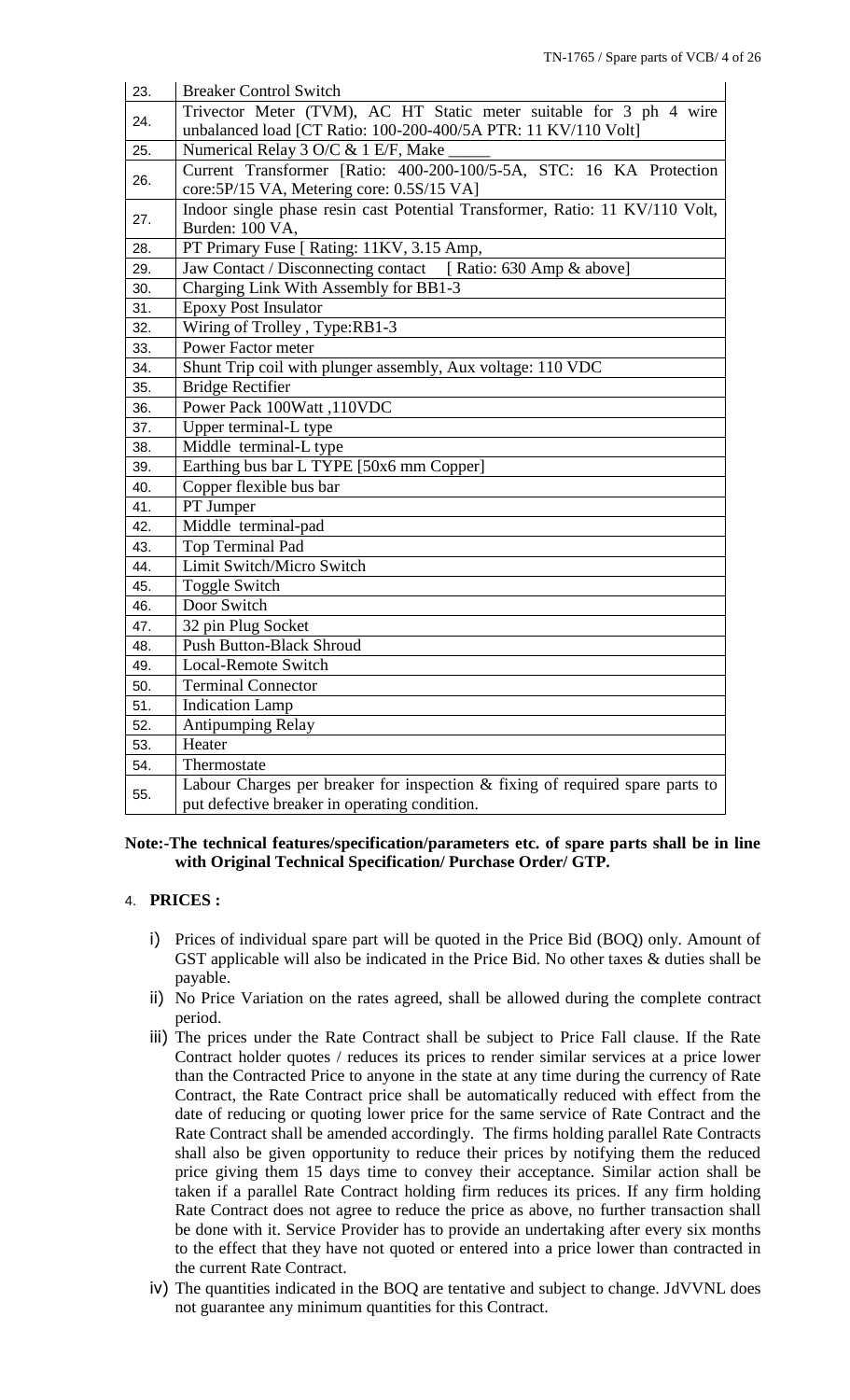## 5. **ASSESSMENT OF SPARE/ MISSING PARTS:-**

The Committee authorized by M&P Wing i.e. AEn (Protection), AEn (HTM/O&M) & firm"s representative will assess the requirement of missing parts for individual VCB lying unutilized at various sub-stations, in the attached format.

## 6. **PLACEMENT OF WORK ORDER :**

On assessment of missing parts, the concerned SE (M&P) will place the Purchase Order to the respective supplier at the rates so finalized in this Rate Contract as per Delegation of Power (DOP).

## 7. **CONSIGNEE :**

After placement of work order of missing parts, the successful suppliers will delivered the ordered items to the concerned circle stores and will get the receipted challans as per practice.

# 8. **DELIVERY PERIOD :**

"The ordered spare parts will be delivered within 30 days of receipt of Work Order and Installation & Commissioning will be arranged by supplier within 30 days from the date of intimation of site by the concerned AEn (M&P) or from the date of arrangement of spare parts at site, whichever is later.

Recovery towards delay in delivery of spare parts and Installation & Commissioning shall be made separately as per provision of clause No. 1.24 (Delay in Delivery) of General Conditions of Contract."

## 9. **GUARANTEE PERIOD :**

The spare parts so provided shall be guaranteed for satisfactory operation for a period of **18 months** from the date of successful Re-Installation & Commissioning of the Breaker. For this purpose you shall furnish manufacturer's warrantee on Rajasthan State Nonjudicial Stamp Paper worth Rs.500/- in a manner detailed at Clause 1.41.2 (a) of "General Conditions of Contract".

The Performance Bank Guarantee/ Bid Security as furnished by the supplier against original purchase order of breaker, will be released only after ascertaining satisfactory working of all the breakers, after providing spare parts by the supplier and expiry of Guarantee period of spare parts so provided. This provision is in addition to other formalities/condition of original Purchase Order.

## 10. **ISSUE OF SPARE PARTS :**

The authorized officer/AEn (M&P) Jodhpur Discom, will get issued the spare parts from the concerned Stores according to supplier"s work order, which will be made available to the authorized representative of the supplier at site. If the installation  $\&$  commissioning of the particular breaker is to be arranged at any other site/sub-station, transportation, loading & unloading etc. of the same, will be in the scope of the Nigam.

# 11. **RE-INSTALLATION AND COMMISSIONING OF BREAKER :**

- i) After providing spare parts, the supplier shall arrange Re-Installation & Commissioning of the Breakers as per provision of Original Purchase Order/ Installation & Commissioning of Breakers, placed upon the supplier by the Nigam.
- ii) The Payment of re-installation, including foundation, if any, will be payable at the rates, terms & conditions of the Original Purchase Order/ Installation & Commissioning of Breakers, placed upon the supplier by the Nigam.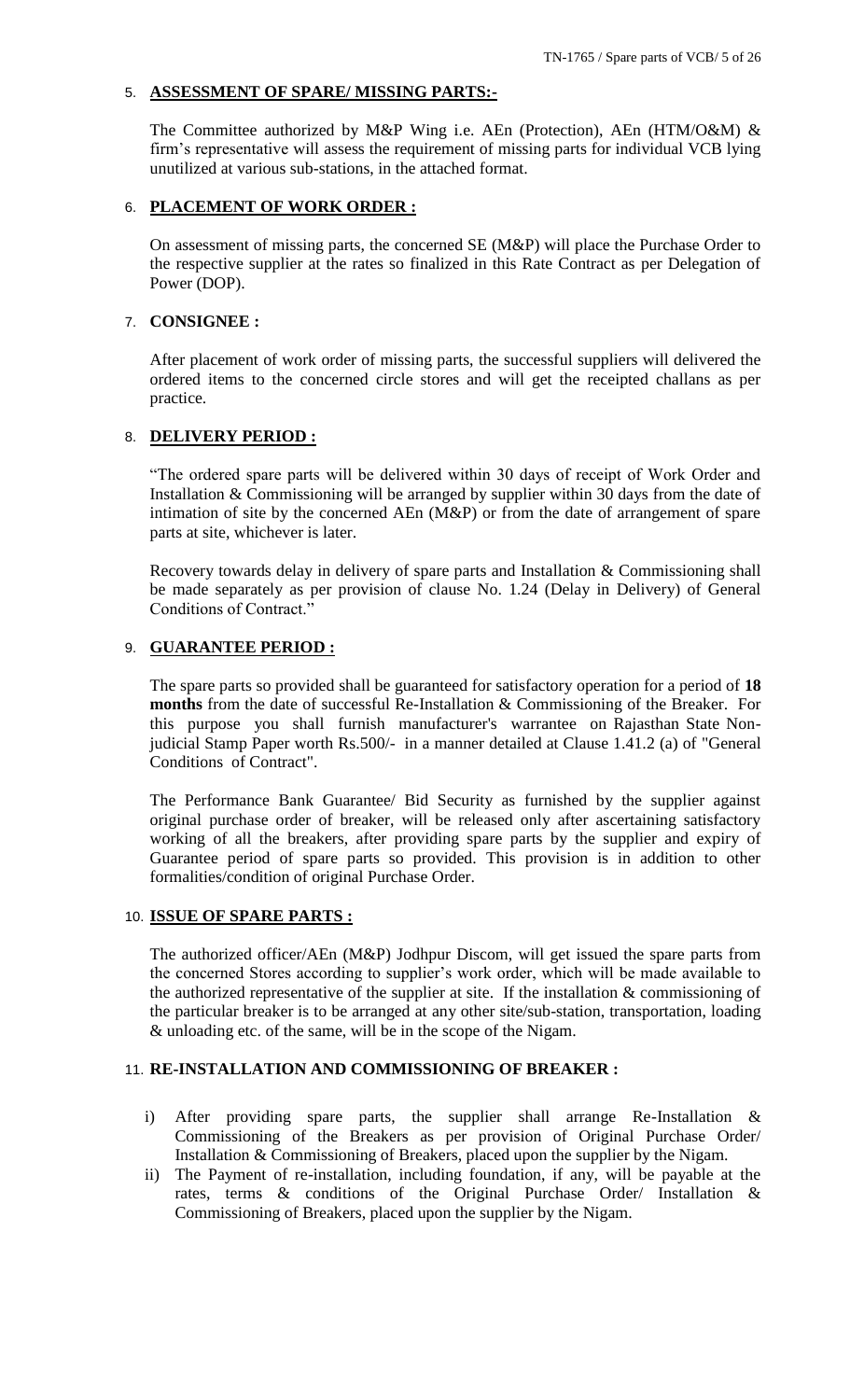## 12. **PAYMENT :**

- 1. 40% (Forty percent) Payment of each consignment with taxes & duties shall be payable on supply of Spare parts.
- 2. Balance 60% payment shall be released on production of satisfactory Re-installation & commissioning report of Breaker duly verified by the concerned Assistant Engineer of M&P Wing.
- 3. The bank commission charges, if any shall be borne by the supplier.

## 13. **MODE OF PAYMENT:**

This shall be governed by the clause No.1.42.9 entitled "Mode of Payment" of the General Conditions of Contract and subsequent amendments issued by the Nigam from time to time.

#### 14. **PERFORMANCE SECURITY:**

The successful bidder at the time of signing of the contract agreement, may submit option for deduction of performance security from his each running and final bill @ 10% of the amount of the bill.

## **FORMAT FOR ASSESSMENT OF REQUIREMENT OF MISSING PARTS**

| S.<br>No. | <b>Breaker</b><br>Sr.No. | Make | TN No./   Name of sub-   Name of   Name of   Name of   Qty.<br>station where O&M Sub- circle<br>breaker<br>lying | $is$ division | M&P<br>office | Missing<br>Parts | of<br>missing<br>parts |
|-----------|--------------------------|------|------------------------------------------------------------------------------------------------------------------|---------------|---------------|------------------|------------------------|
|           |                          |      |                                                                                                                  |               |               |                  |                        |

## **15. The approximate quantity of make-wise VCBs require spare parts are as under:-**

| S.No.          | <b>Name of Firms</b> | <b>Total</b> |
|----------------|----------------------|--------------|
|                | Areva                |              |
| $\overline{2}$ | Alstom               | 10           |
| 3              | Asiatic              | 57           |
|                | CG                   | 16           |
| 5              | Pyrotech             | 11           |
| 6              | Stelmec              | 609          |
|                | Toshiba              | 124          |
| 8              | Megawin              | 15           |
| Q              | <b>BHEL</b>          | 43           |
|                | <b>Total</b>         | 893          |

## **16 GENERAL:**

The tenders received without complete details required as per enclosed forms/schedules are liable to be rejected.

 **17** As GST act has been effected from 01.07.2017, therefore, BOQ has been prepared accordingly with applicability of GST. Further, old tax structure wherever appearing in ITB/GCC/Specification may be replaced by GST as per notification.

Further, GST registration number of Jodhpur Discom is 08AAACJ8578R1ZJ.

**18** Every Micro, Small & Medium enterprises of Rajasthan shall be required to submit an affidavit in schedule-XI, along with duly filled bid document.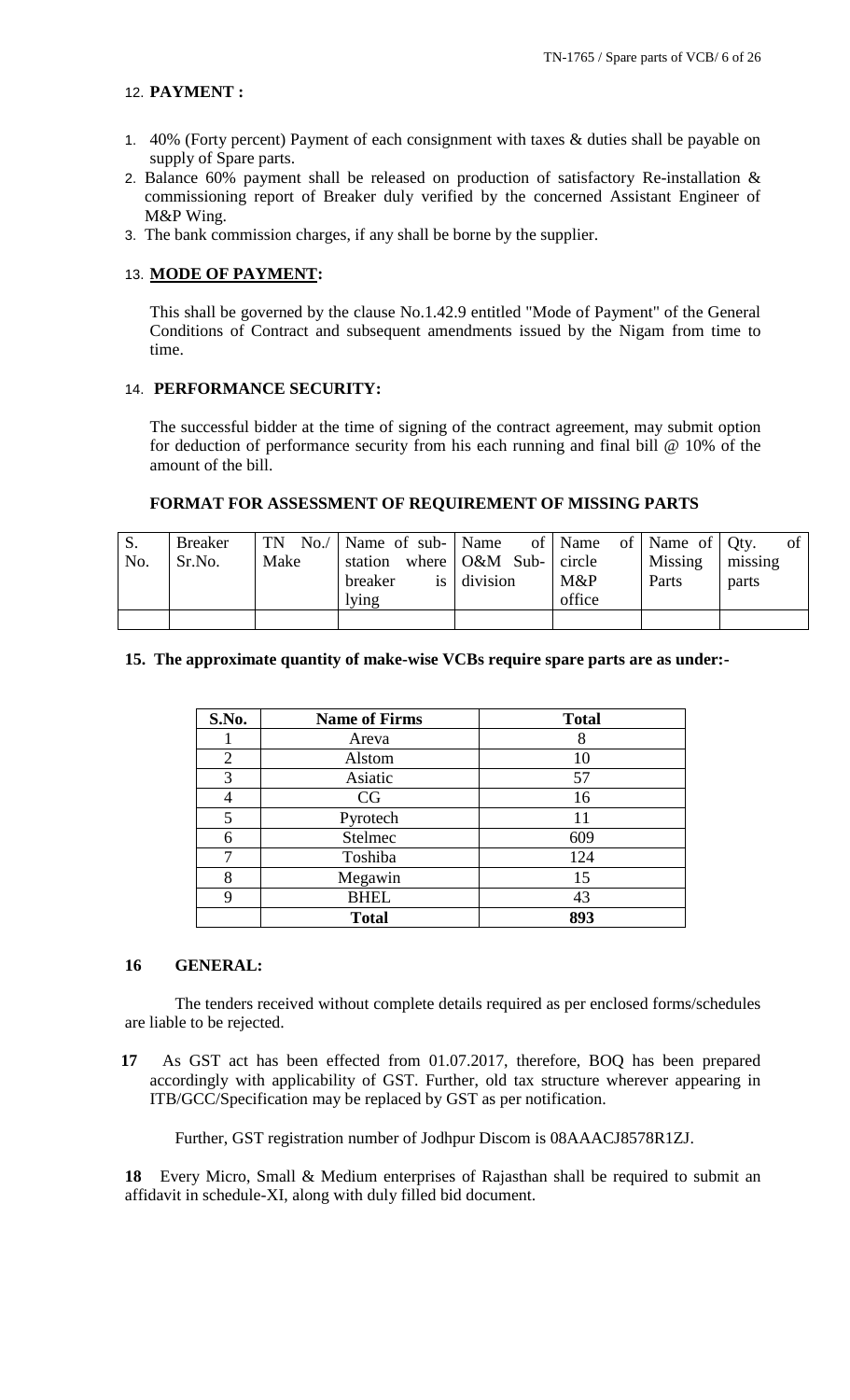**Schedule – I**

# **SCHEDULE OF REQUIREMENT OF ITEM**

| Name of Item                        | ' Approx Quantity (In nos.) |
|-------------------------------------|-----------------------------|
| No. of VCBs require Spare parts for | 893                         |
| different makes                     |                             |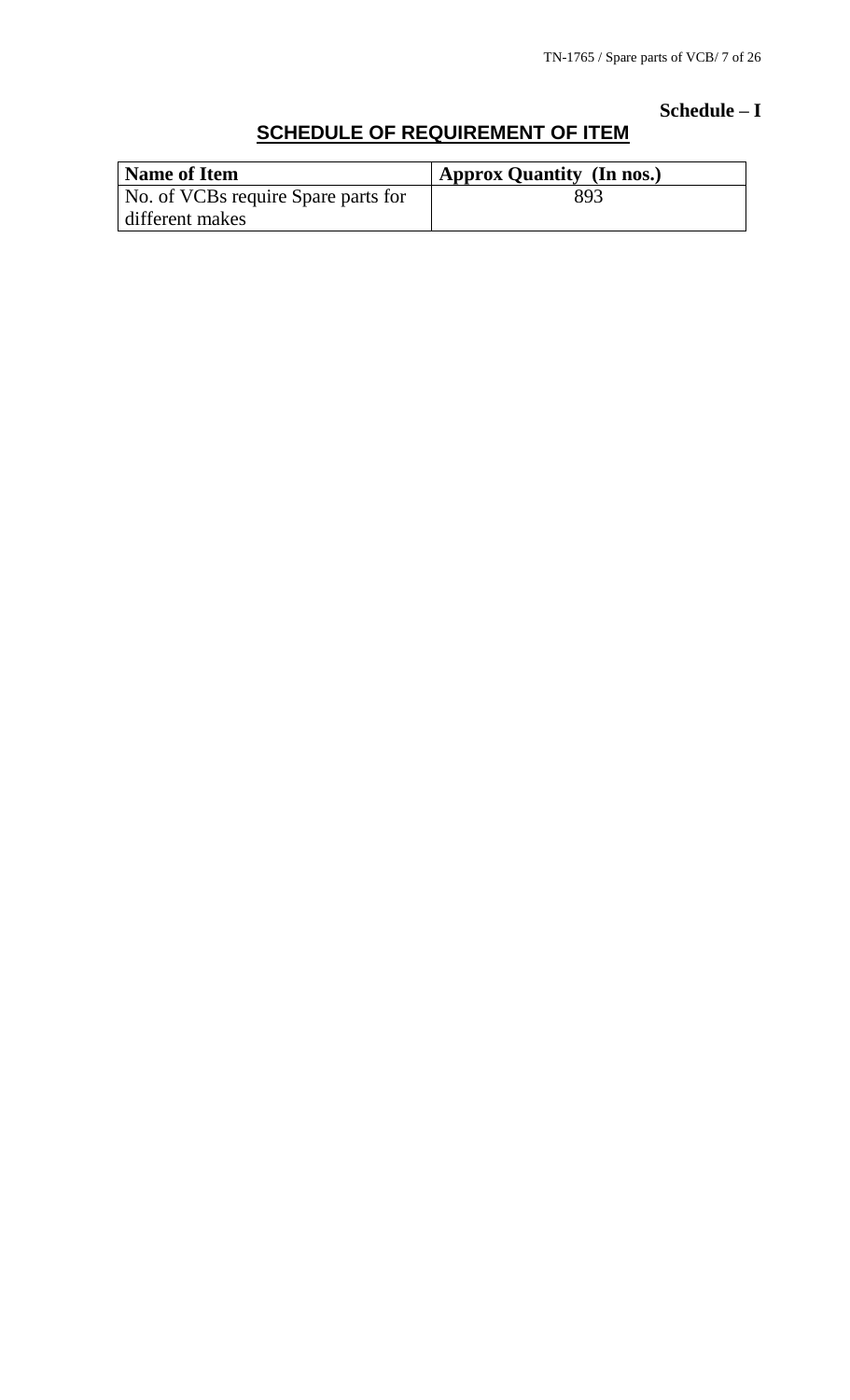TN-1765 / Spare parts of VCB/ 8 of 26





# **PRICE ARE "FIRM"**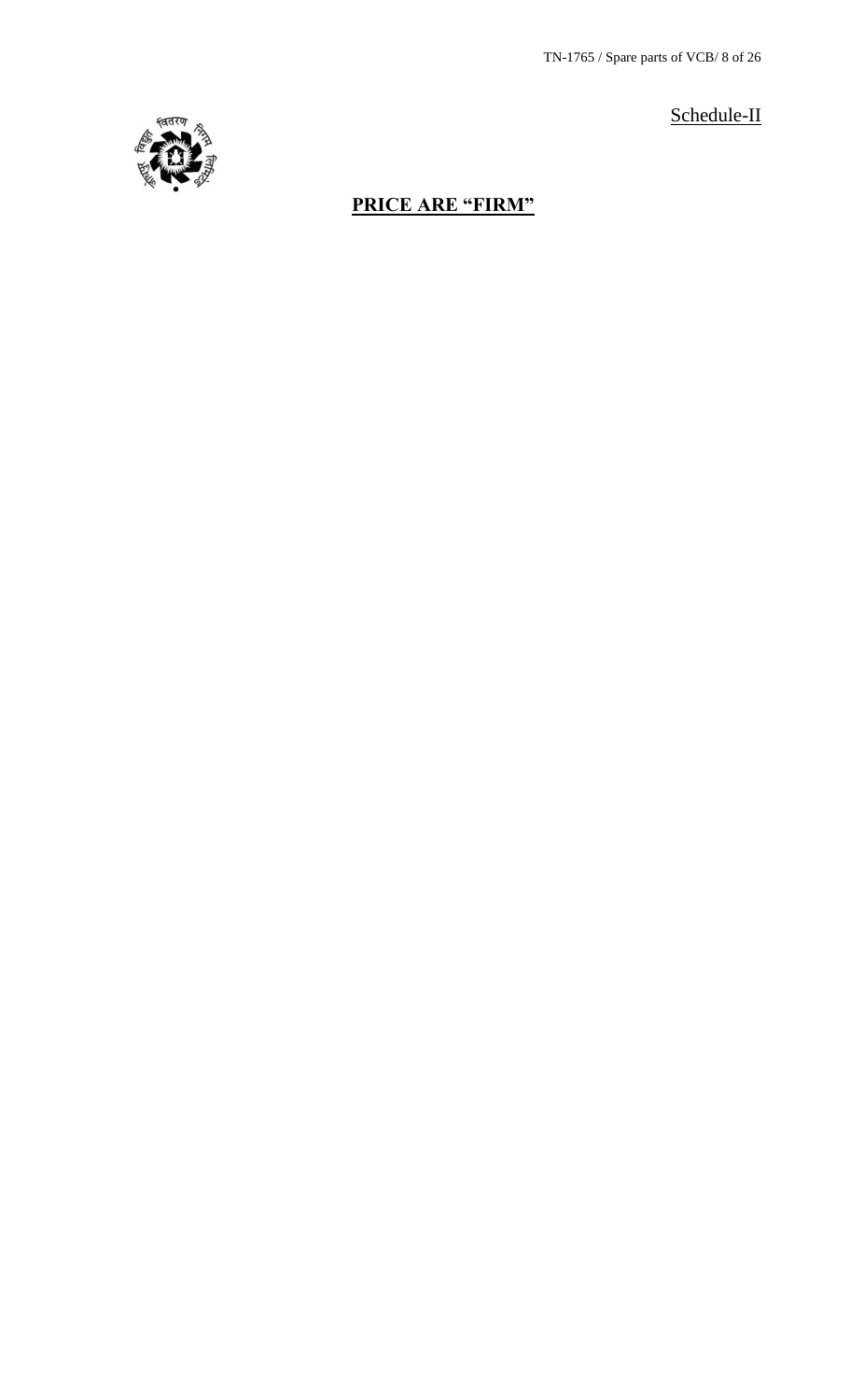

## **SCHEDULE-III-A**

# **PRE-QUALIFICATION REQUIREMENT (PQR)**

# **ITEM:- AWARD OF RATE CONTRACT FOR SUPPLY OF SPARE PARTS OF VCBs BY THE PAST SUPPLIERS (TN- 1765)**

The bidder should fulfill following qualifying requirements for successful participation in the tender along with relevant documentary evidence supporting each qualifying requirement without which the offer shall be considered non-responsive & rejected.

# **1.0 STATUS OF BIDDER:-**

- a. The bidders who have supplied VCBs to the Nigam in the past will only be eligible for awarding this Rate Contract for providing Spare Parts. The suppliers whose VCBs are lying unutilized due to Spare parts will be allowed to provide spare parts in their own Make of VCBs only or authorized dealer of the firm.
- b. The bidders should be qualified, not be insolvent, not be in receivership, not be bankrupt or being wound up, should not have affairs administered by a court or a judicial officers, should not have business activities suspended, should not be blacklisted or debarred by any utility/ government agency, should not have a conflict of interest. For this bidder is required to furnish a Declaration as per Appendix-B, on Rajasthan Non-Judicial Stamp Paper of Rs. 100/ (excluding surcharge on Stamp Paper, as per rules).

# **2.0 POOR RECORD OF PERFORMANCE AND DELIVERY:**

1) Severment of business relations will be done in case of following circumstances for the period and with the recovery mentioned against each:

|                                      | TOT the period and with the recovery including against each.                                   |  |  |
|--------------------------------------|------------------------------------------------------------------------------------------------|--|--|
|                                      | i) When vendor does not accept Forfeiture of EMD/cancellation of vendor registration to        |  |  |
| order awarded on its accepted        | recover amount of EMD along with severment of business                                         |  |  |
|                                      | price and terms and conditions or   relations for three years from the date of issue of order. |  |  |
| does not comply with contractual     |                                                                                                |  |  |
| formalities.                         |                                                                                                |  |  |
|                                      | ii) When vendor complies with Levy of maximum recovery on account of delay in delivery         |  |  |
| contractual formalities but does not | along with severment of relations for a period of 2 years                                      |  |  |
| commence supplies.                   | from the date of issue of order or in next two bids                                            |  |  |
|                                      | whichever is later along with forfeiture of EMD $/$                                            |  |  |
|                                      | cancellation of vendor registration.                                                           |  |  |

2) A Bidder debarred under section 46 of the RTPP Act 2012 shall not be eligible to participate in any procurement process undertaken by‐

 (a) any Procuring Entity, if debarred by the State Government; and (b) a Procuring Entity if debarred by such procuring Entity

# **3.0 (A) Black listing of a firm:**

After having given Show Cause Notice of 30 days, and having established & cogent reasons for blacklisting of the firm as given below, the firm should immediately be blacklisted for a period of 5 years indicating reasons of doing so, in the letter itself, and a copy of such blacklisting should be given to the firm, with the approval of CLPC:-

(i) There are sufficient and strong reasons to believe that the supplier or his employee has been guilty of malpractices such as manhandling/misbehavior with Government official by supplier or his partner/employee, bribery, corruption or abatement of such a offence in a position where he could corrupt Nigam"s official, fraud, vitiating fair tender process including substitution of or interpolation in tender, mis-representation, pilfer-aging or unauthorized use or disposal of Nigam"s material issued for specific work etc.

(ii) Where a supplier or his partner or his representative has been convicted by a court of Law for offences involving moral turpitude in relation to the business dealing or where security considerations including suspected disloyalty to the Nigam/state so warrant the blacklisting.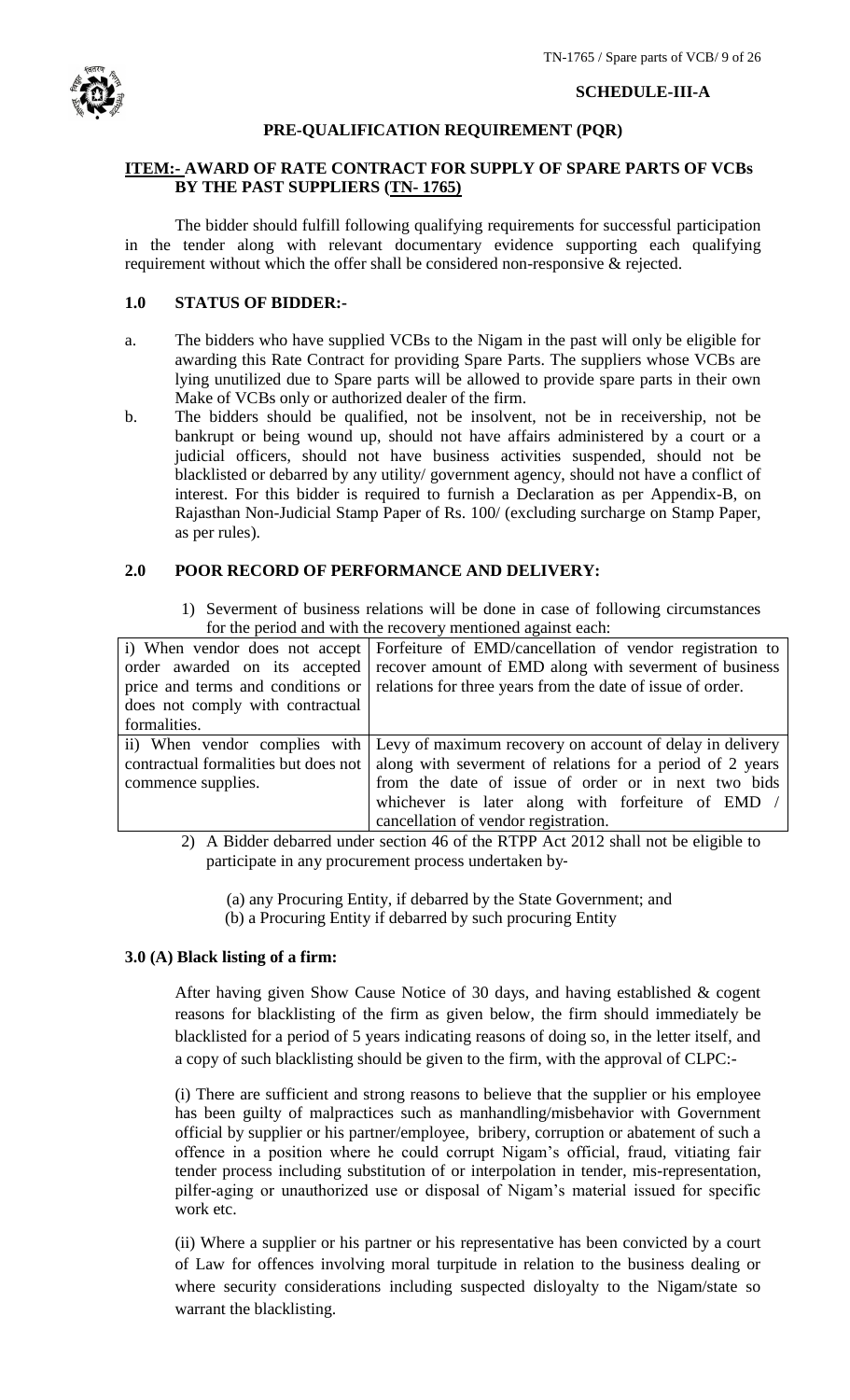(iii) If the State Bureau of Investigation or any other authorized investigating agency recommends for blacklisting after completing the investigation.

Note: - 1 If a supplier after having tendered for a supply or after negotiations gives application voluntarily vitiating the fair tendering process, it shall also tantamount to malpractice.

Note:-2 A register containing the reasons for blacklisting the supplier as also the names of all the partner of the suppliers and the allied concerns coming within the effective influence of the blacklisted supplier will be maintained.

Note: - 3 A register of black listed supplier will be maintained which will not only include suppliers enlisted with the Enlisting Authority but also black listed suppliers in Nigam.

Note :-4 A Black listed supplier (i) shall not be entitled for registration in any of the Discom (ii) shall not be awarded any supply order in future in any Discom during the notified period.(iii) his registration if any shall stand cancelled immediately and his registration security /EMD/S.D. shall stand forfeited. (iv) In case of blacklisting of the firm by any one of Discom for the cogent prescribed reason(s) as stipulated above, the same shall be applicable to all the three Discoms and as a consequence of blacklisting, all the pending orders to that firm, will be cancelled in all three (3) Discoms with immediate effect. However in respect of completed/executed contract G.P. obligations as well as other liabilities shall be fulfilled by the supplier.

## **(B) Severment of Business relation:**

(a) After having given Show Cause Notice of 30 days, and having established & cogent reasons for Severment of business relation as given below, the firm should immediately be severed the business relations for a period of 2 to 3 years indicating reasons of doing so, in the letter itself, and a copy of such severment should be given to the firm, with the approval of CLPC:-

(i) The supplier continuously refuses to pay Nigam dues without showing adequate reasons and where the purchasing authority is satisfied that no reasonable dispute attracting reference to Settlement Committee or Court of Law exists for the supplier"s action of non-supply.

(ii) When vendor does not accept LOI/detailed purchase order awarded on its accepted prices and terms & conditions or does not comply with the contractual formalities.

(iii) When vendor/supplier who otherwise completed contractual formalities but does not commence supplies on the date of opening of technical bid of the fresh tender/completion of schedule delivery period whichever is later.

**Note-1**-In case supplier does not deposit outstanding dues towards Nigam, even after completion of severment period, the period of severment will continue.

**2.** Severment done purely/ mainly on account of non-deposition of dues against the supplier/vendor/contractor could be lifted by CLPC, if the dues are deposited prior to the expiry of such severment period.

3. On severment of business, the EMD/SD/vendor registration security will be forfeited.

4. The orders in execution satisfactorily will not be cancelled other than the order on which severment have been done.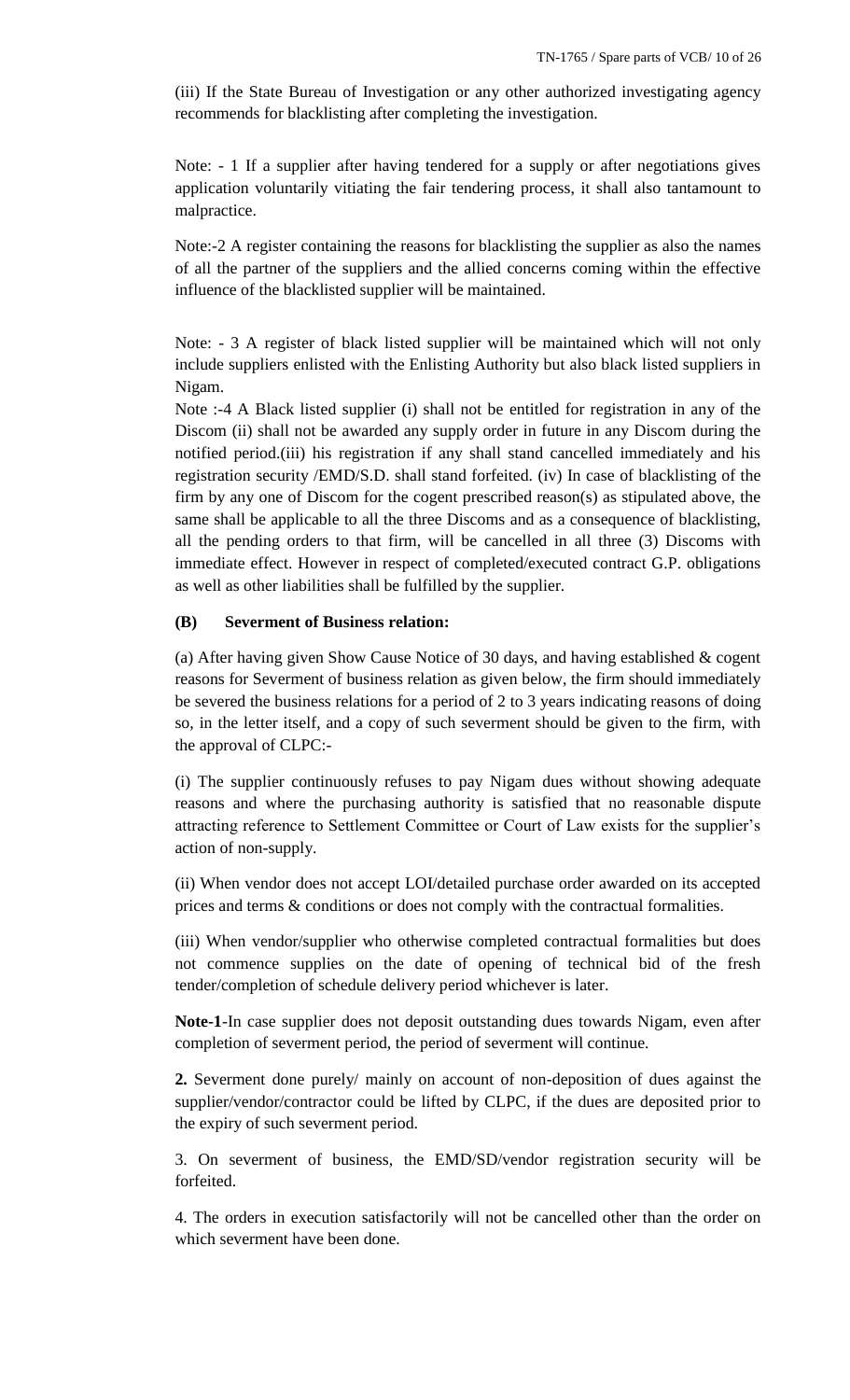## **(C) DEBARMENT**

Reasons on which Debarment can be made:-

(i) The competent authority may debar the supplier on account of his performance or other disabilities, if it is no longer considered fit to remain under vendor registration as per his obligation under vendor registration.

(ii) If at any subsequent stage of inspection of firms after award of contract, it is found that firm does not have sufficient tech. staff or required/necessary technical equipments, the purchasing authority can debar the firm for one year or next tenders whichever is later. The debarment will be lifted only on re-inspection of firm's works; the defects noticed earlier are fully rectified to the satisfaction of Nigam**.** 

(iii) When contract agreement executed and supplies commenced but could supply only up to 50% of ordered quantity and scheduled delivery period expired, then the firm can be debarred for one year or next tender whichever is later in that Discom only for that particular item/rating/ capacity/size etc.

(iv) The suppliers who have been awarded contract for supply of material is not adhering to the periodic delivery schedule, the contract awarding authority reserve the right to terminate the contract and may debar the firm in participating in tender for a period of 2 to 3 years.

Note:- On debarment, the EMD/ SD/Vendor Registration security shall be forfeited.

# **4.0 APPEALS AND APPLICATIONS:-**

Appeal against the order of blacklisting, severment and debarment can be filed before BOD within a period of 3 months from the date of intimation. The letter of appeal will be addressed to the order placing authority. Who will process the case for placing the matter in B.O.D. with in a period 60 days. The BOD may reduce or waive the penalty, if sufficient reasons/supporting documents are furnished by the supplier.

# **GENERAL CONDITIONS : - (ALL CONDITIONS BE DULY SIGNED & SEALED)**

- I) The bidder shall clearly indicate the deviations such as `Technical Deviation & Commercial Deviations" in the prescribed proforma only. The deviations indicated elsewhere in the bid shall not be accepted.
- II) The bidder must clearly fill up each and every particular of guaranteed technical particulars annexed with Technical Specifications otherwise he will be responsible for Technical Non-responsiveness.
- III) All documents required in the prescribed format are to be furnished along with the bid itself only except an attested copy of BIS license (wherever it is required), failing which the bid will be summarily rejected.
- IV) However, a copy of BIS License may be submitted by the bidder up to the official working hours of one working day prior to the schedule / notified date of opening of price bid.

-----------------------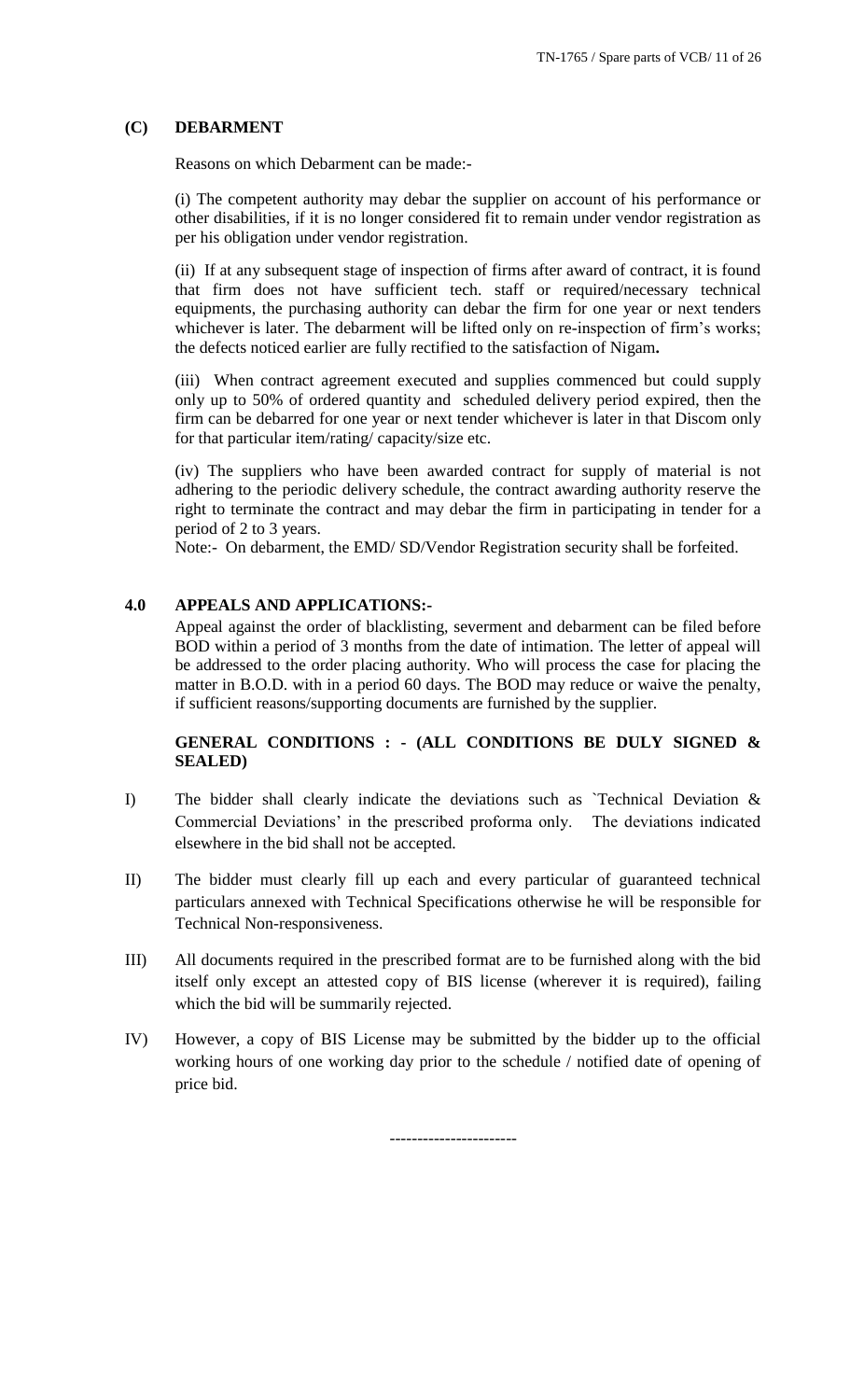

# **Schedule – VI (A)**

# **JODHPUR VIDYUT VITRAN NIGAM LIMITED A Govt. of Rajasthan Undertaking DEPARTURE/DEVIATION FROM TECHNICAL SPECIFICATION**

The bidder shall state under this schedule the departure from the Purchaser's specification in respect of technical is as under:-

S.No. Main Deviations from Technical Specification.

Certified that we agree to all the technical specification of the NIT except for the deviation to the extent indicated above.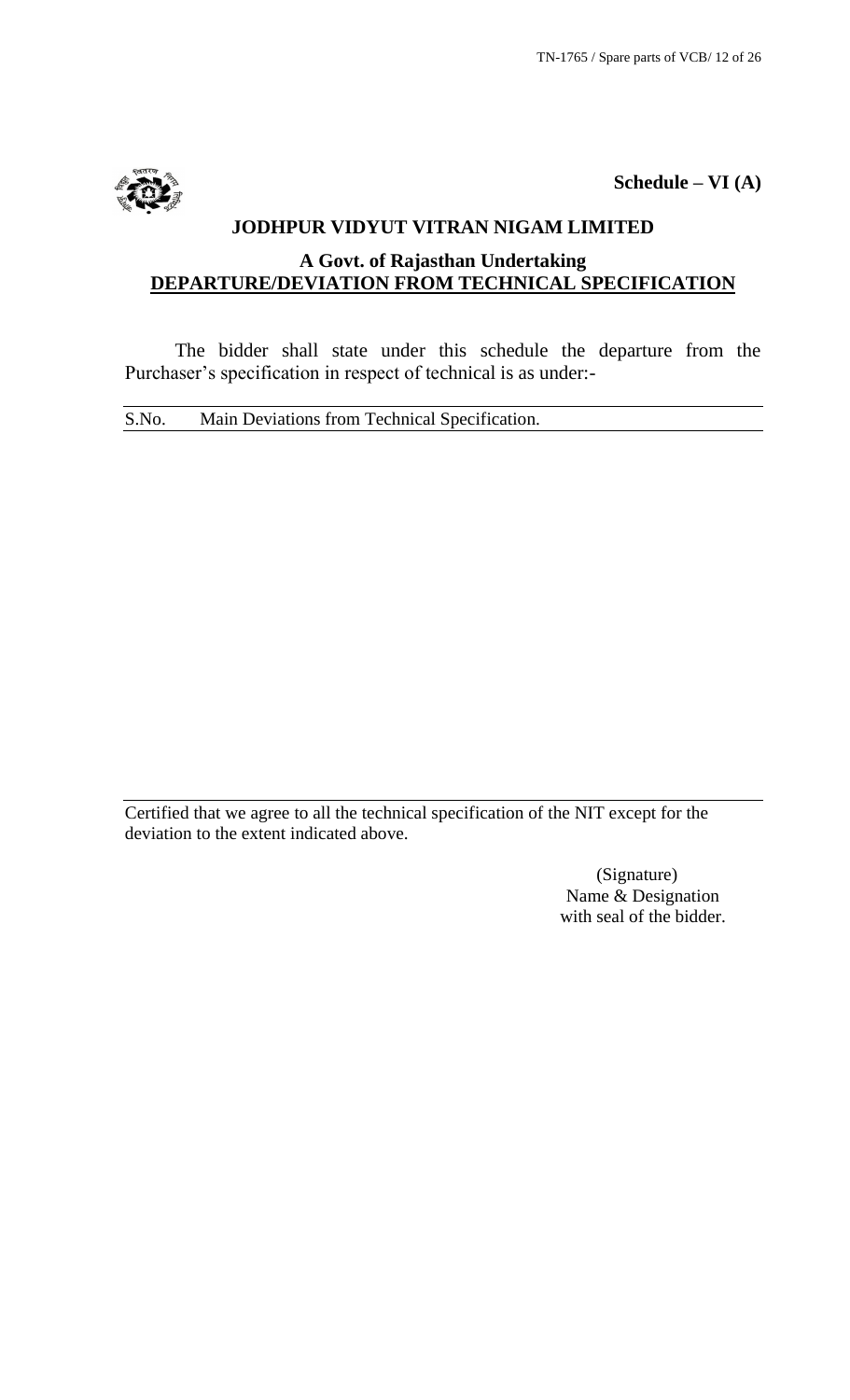

# **Schedule – VI (B)**

# **JODHPUR VIDYUT VITRAN NIGAM LIMITED**

# **A Govt. of Rajasthan Undertaking DEPARTURE FROM COMMERCIAL TERMS & CONDITIONS OF THE SPECIFICATION**

The bidder shall state under this schedule the departure from the Purchaser's specification in respect of Commercial terms & conditions:-

S.No. Main Deviations from Specification.

Certified that we agree to all the commercial terms & conditions as laid down in General Conditions of Contract to the specification except for the deviation to the extent indicated above.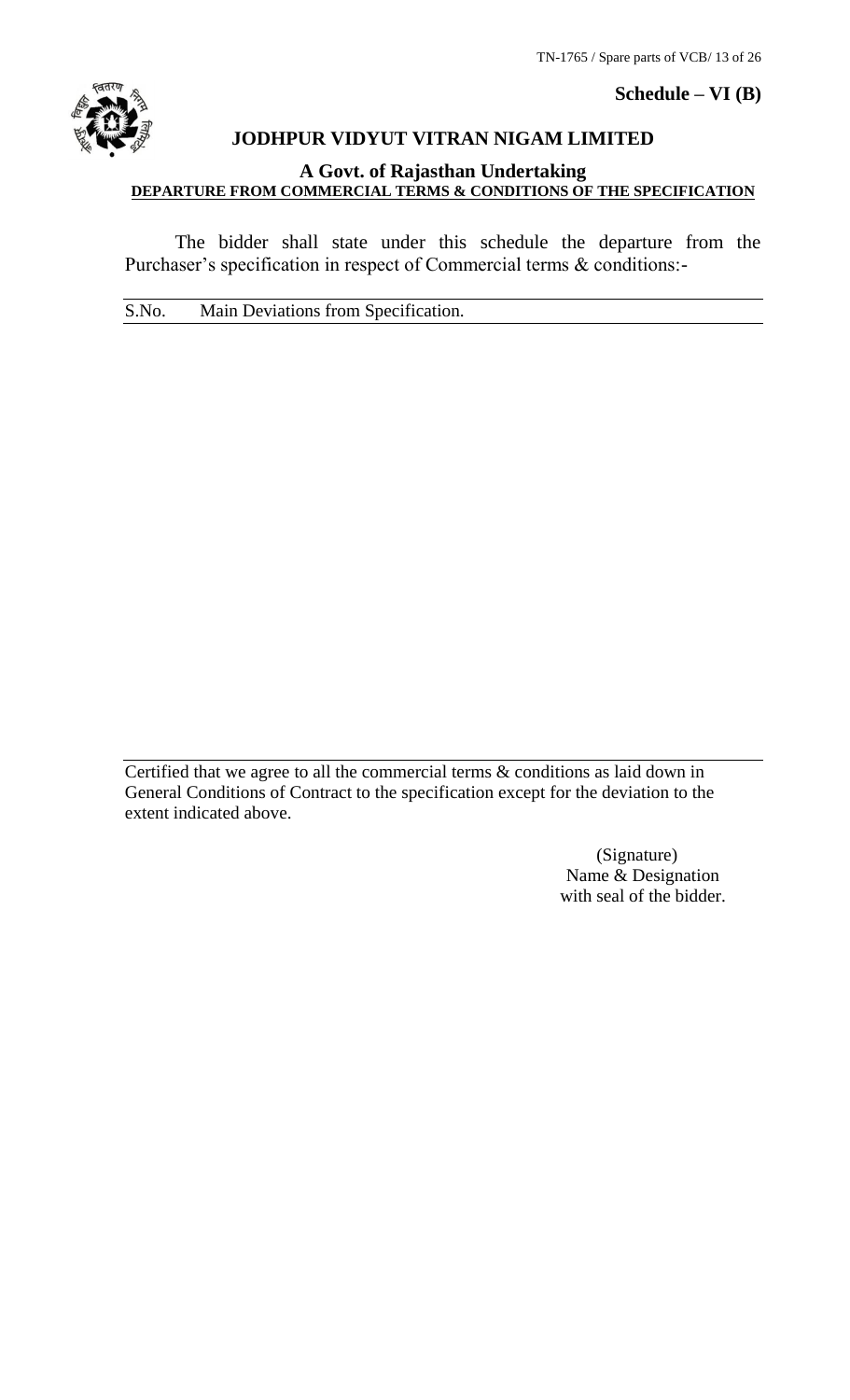# **Schedule – VIII**

# **JODHPUR VIDYUT VITRAN NIGAM LIMITED A Govt. of Rajasthan Undertaking**

# **DELIVERY SCHEDULE**

# PART-A

The delivery schedule of the material by the Purchase Officer is as mentioned hereunder:-

"The ordered spare parts will be delivered within 30 days of receipt of Work Order and Installation & Commissioning will be arranged by supplier within 30 days from the date of intimation of site by the concerned AEn (M&P) or from the date of arrangement of spare parts at site, whichever is later.

Recovery towards delay in delivery of spare parts and Installation & Commissioning shall be made separately as per provision of clause No. 1.24 (Delay in Delivery) of General Conditions of Contract."

# PART-B

In case bidder deviates from the delivery schedule mentioned by the purchaser in Part-A then the delivery schedule shall be indicated/mentioned by the bidder as under:-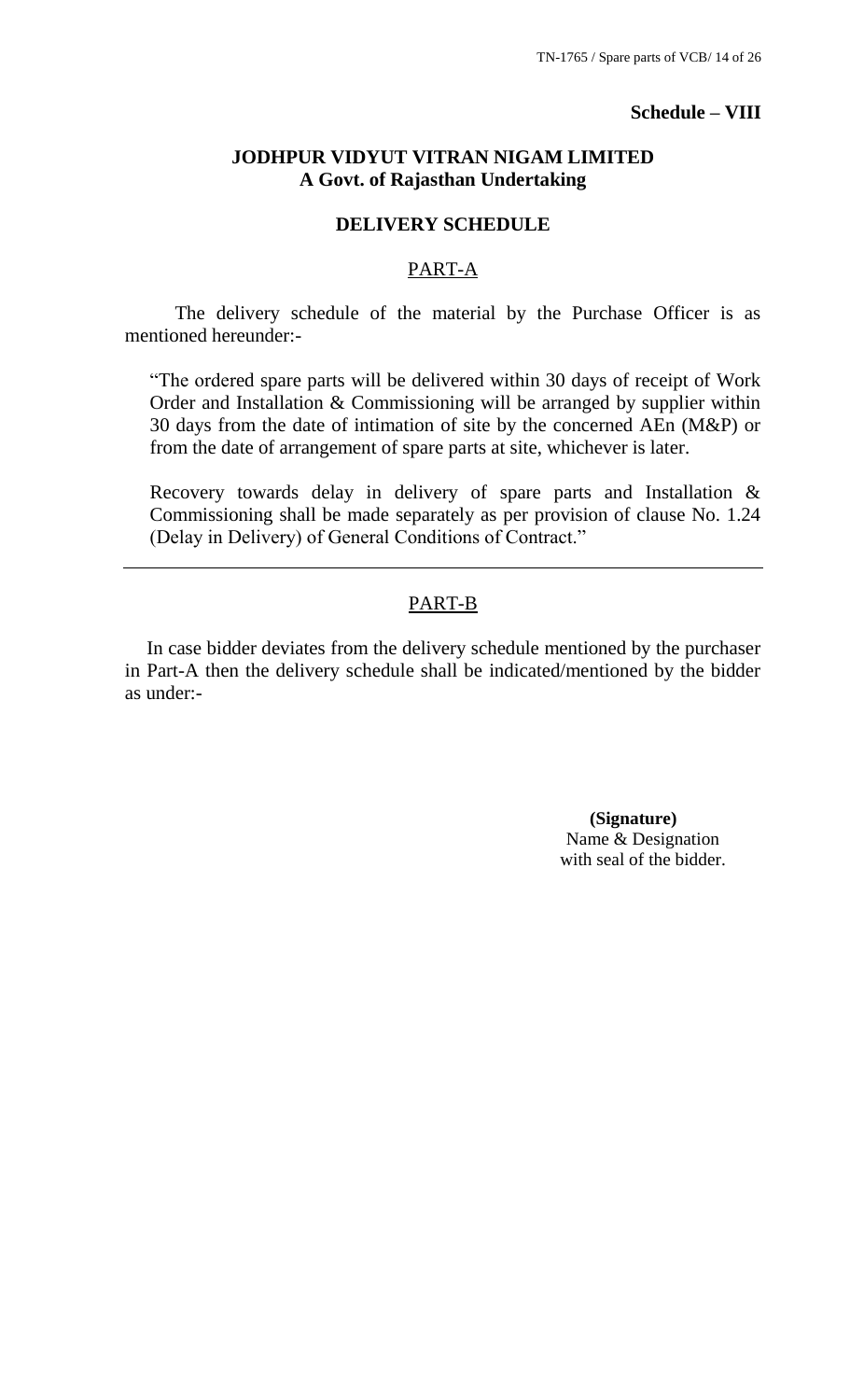**Schedule – IX**

# **JODHPUR VIDYUT VITRAN NIGAM LIMITED A Govt. of Rajasthan Undertaking List of Equipments and Technical Hands Available with the Firm**

(To be filled in by the bidders & enclosed with the bid)

Manufacturers and / or their authorized agents who are quoting against this bid are requested to furnish the following information along-with the bid. The Purchaser will have the discretion to ignore the bid without the under noted particulars and/or ignore the bid particulars.

| 1. | Name and Address of Manufacturer (with landline, mobile           |  |
|----|-------------------------------------------------------------------|--|
|    | $&$ FAX No.)                                                      |  |
| 2. | Official email ID                                                 |  |
| 3. | <b>GSTIN</b>                                                      |  |
| 4. | <b>HSN</b> Code                                                   |  |
| 5. | Whether firm is proprietorship/partnership/ Limited (Please       |  |
|    | give details and also enclose copy of memorandum of               |  |
|    | constitution of firm along with name of directors/                |  |
|    | partners/proprietor & their address.                              |  |
| 6. | Place where works exist (indicate the name of the only one        |  |
|    | works from where you want to supply the offered material).        |  |
| 7. | Details of machinery particularly with B.H.P. of each item        |  |
|    | installed.                                                        |  |
| 8. | Details of staff employed in the works                            |  |
|    | 9. Date when started the manufacturing of item under reference    |  |
|    | 10. List of items manufactured.                                   |  |
|    | 11. Literature and drawings of items manufactured showing         |  |
|    | their description, size, design and other important technical     |  |
|    | particulars                                                       |  |
|    | 12. Details of order so far, executed alongwith the names of      |  |
|    | organization to whom supplied.                                    |  |
|    | 13. Manufacturing capacity.                                       |  |
|    | 14. Is the workshop open for inspection by the representative of  |  |
|    | the board, if required?                                           |  |
|    | 15. Statement of financial resources and Banking Reference        |  |
|    | along with Balance-Sheet for previous two years                   |  |
|    | 16. Testing facilities available for the manufactured articles in |  |
|    | the testing laboratory of works.                                  |  |
|    | 17. Whether the Firm is a small/medium/large scale industry.      |  |
|    | 18. Registration No. with :-                                      |  |
|    | i. Small Scale, National/State.                                   |  |
|    | ii) DGTD                                                          |  |
|    | iii) State Industries Department                                  |  |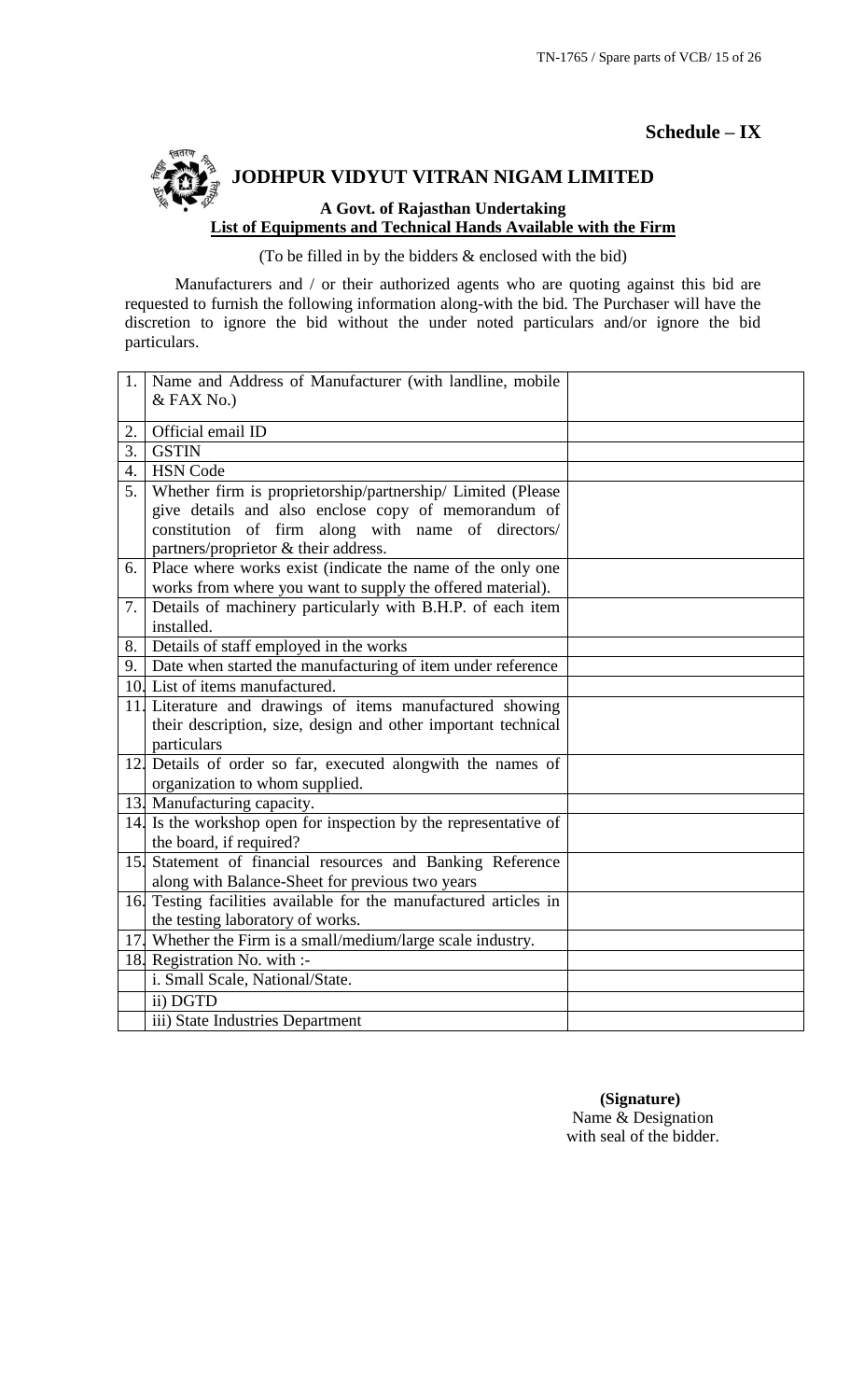#### **Schedule - X**

# **GENERAL PARTICULARS ABOUT THE TENDER IN BRIEF**

## **JODHPUR VIDYUT VITRAN NIGAM LIMITED OFFICE OF THE SUPERINTENDING ENGINEER (MM&C) NEW POWER HOUSE, INDUSTRIAL AREA JODHPUR-342003**

## **TELEPHONE: - 0291-2651376 FAX: -** 0291-2746539

# S**PECIFICATION NO. JDVVNL / SE (MM&C) / TN-1765 FOR PROVIDING SPARE PARTS OF VCBs**

| NIT No.                          | TN-1765                                                                                                                                         |
|----------------------------------|-------------------------------------------------------------------------------------------------------------------------------------------------|
| Last date for receipt of tenders | 05.04.2022 up to 12:00 PM                                                                                                                       |
| Date & time of tender opening    | 05.04.2022 at 3:00 PM                                                                                                                           |
| Cost of Specification            | Rs. 2,950.00 (Two Thousand Nine Hundred & Fifty<br>only)<br>For MSME of Rajasthan: Rs. 1,475 (One Thousand<br>Four Hundred & Seventy Five only) |
| Processing of RISL               | Rs. 1,000.00 per set (One Thousand only)                                                                                                        |
| Bid security to be deposited     | General Bidder: Rs. 18,92,242.00<br>Sick Unit of Rajasthan: Rs. 9,46,121.00<br>SSI unit of Rajasthan: Rs. 4,73,061.00                           |
| Validity                         | 120 days from the next date of opening of techno-<br>commercial bid.                                                                            |

## **\*In case SSI unit of Rajasthan quotes the less than the tendered quantity , then they are required to furnish Bid security @ 0.5% of the value of the quantity offered by them, failing which bid shall be considered non-responsive.**

The micro , small & Medium Scale Industries of Rajasthan and sick Industries , other than Small Scale Industries , whose cases are pending before the Board of Industrial and Financial Reconstruction (BIFR) shall furnish self attest documentary evidence duly attested by notary to claim the above.

# **VERY VERY IMPORTANT**

The bids not accompanied with qualification requirement, technical requirement indicated in the specification and other requirement given here under will be considered as incomplete offer and sufficient grounds for offer to be passed over:

- 1. Capacity, capability and competency proofing documents.
- a. Capacity /orders of similar and higher rating of tendered equipment booked as on date of biding with type and rating and construction details of equipment for which order received be indicated.
- b. Copy of purchase orders of Erstwhile RSEB /SEB`S / Electric Utilities / Govt.
	- 2. Departments / Discom for similar or higher rating equipment latest executed.

3. Year wise past experience for last 5 years of similar or higher rating of tendered equipment.

4. The details of testing facilities available at the works and copies of latest type test certificates, carried out on similar ITEM.

5. Quality assurance plan.

6. Complete guaranteed technical particulars, out lines and general arrangement drawings along with Bill of Material.

7. Bids without Section-I, II, III & Schedules (I to XI) shall be rejected.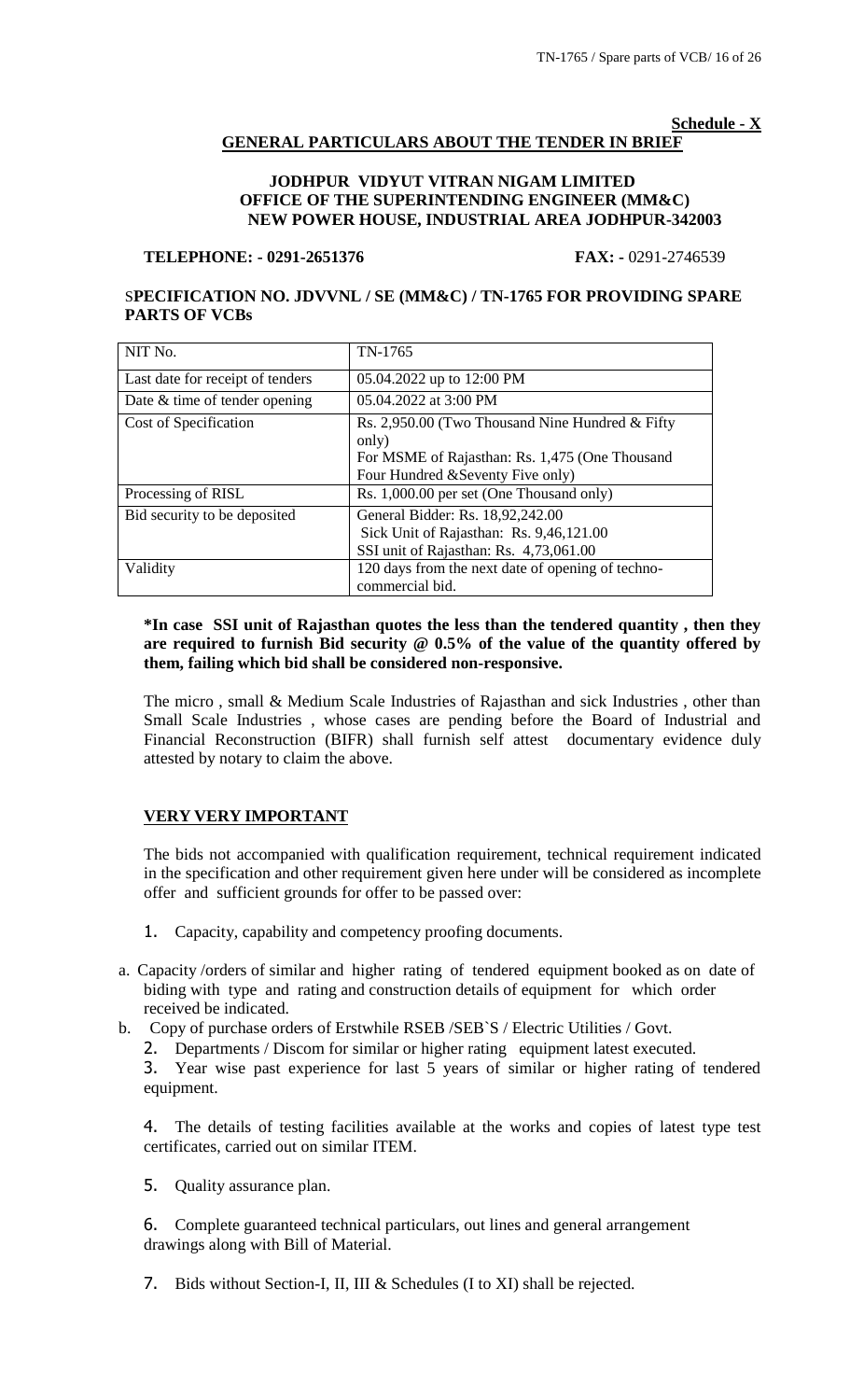# 8. Bids shall be furnished **through online**.

9. JdVVNL has the right to reject any offer on the basis of track record of poor performance in execution of previous order / equipment supplied /after sales service in execution of previous order / equipment supplied /after sales service while evaluating the Techno-Commercial bid.

10. JdVVNL reserves the right to accept minor deviations in standard terms and conditions and also in technical and constructional features as specified in the technical specification **(Section-III).**

11. Deviation of any kind shall not be quoted in price bid, if found quoted, the same shall be ignored.

12. The following facilities are to be provided by the supplier at his own cost to the inspecting officer of Nigam (JdVVNL):-

i. Suitable accommodation.

ii. Local conveyance between arrival point, place of stay, works and departure point.

The supplier shall assist in arranging return ticket and reservation on the request of the inspecting officer for which the payment shall be made by the inspecting officer. In case of joint inspection, single or shared double room accommodation shall be provided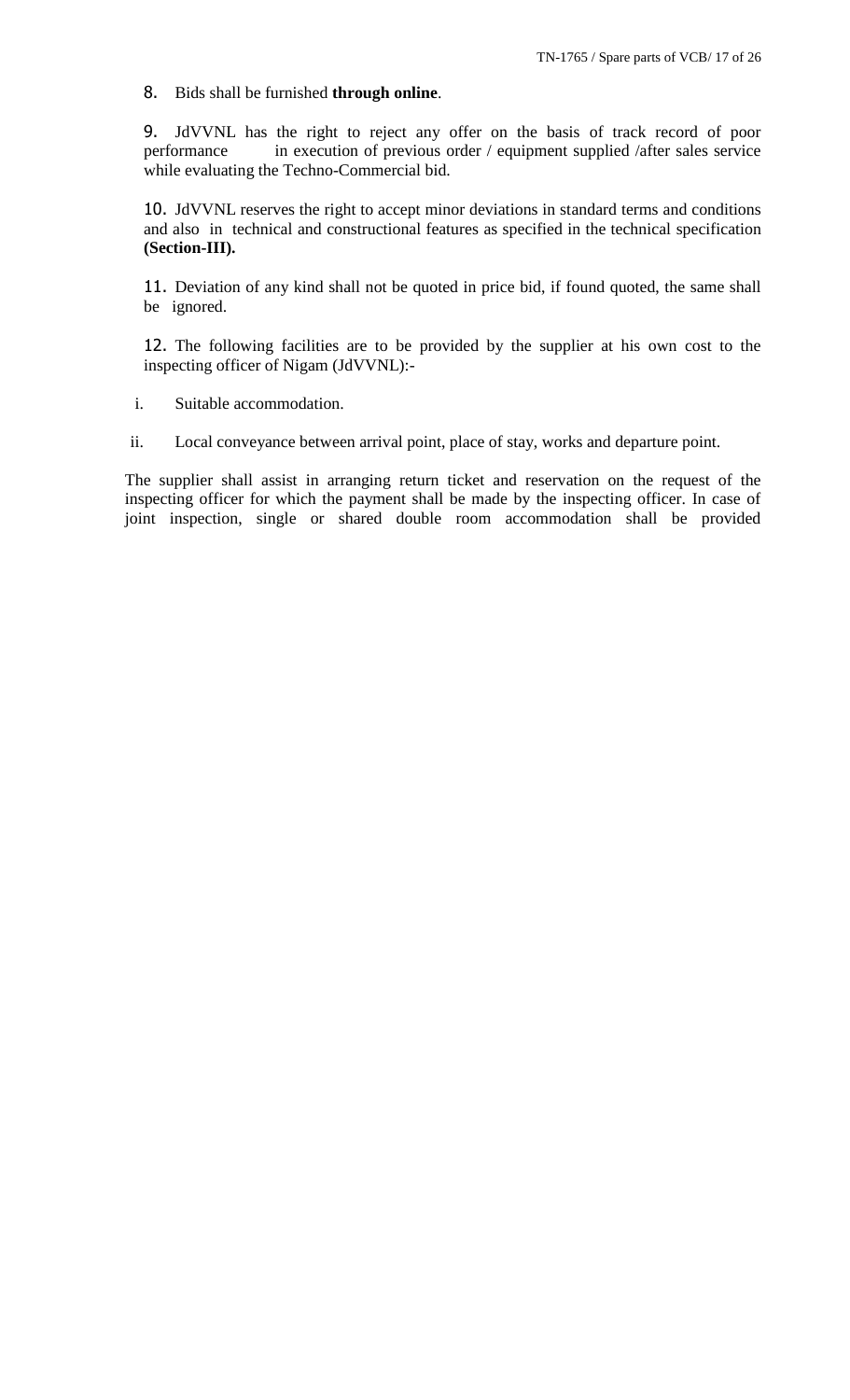# **Schedule – XI**

# **(TO BE FURNISHED ON NON-JUDICIAL STAMP WORTH Rs.100/- & DULY NOTARIZED)**

## **FORMAT OF AFFIDAVIT**

|                | Aged |                                             |  |
|----------------|------|---------------------------------------------|--|
| Residing at    |      | Proprietor/Partner/Director of              |  |
| $\mathrm{M/s}$ |      | do hereby solemnly affirm and declare that: |  |

| (a) My/Our above noted enterprise $M/s$                                          |                                                     |                            |  |  | has been issued |
|----------------------------------------------------------------------------------|-----------------------------------------------------|----------------------------|--|--|-----------------|
| acknowledgement of Entrepreneurial Memorandum Part II by the District Industries |                                                     |                            |  |  |                 |
| Centre                                                                           |                                                     | The acknowledgement No. is |  |  | dated           |
|                                                                                  | and has been issued manufacture of following items: |                            |  |  |                 |

| Name of Items | Production Capacity (Yearly) |
|---------------|------------------------------|
| (i)           |                              |
| (ii)          |                              |
| (iii)         |                              |
| (iv)          |                              |
| (v)           |                              |

(b) My/Our above noted acknowledgement of Entrepreneurial Memorandum Part-II has not been cancelled or withdrawn by the Industries Department and that the enterprise is regularly manufacturing the above items.

(c) My/Our enterprise is having all the requisite plant and machinery and is fully equipped to manufacture the above noted items.

(d) The present status of the firm is as per acknowledgment of Entrepreneurial Memorandum Part-II issued on the date of District Industries Center, \_\_\_\_\_\_\_\_\_\_\_\_\_\_\_\_\_\_\_\_\_\_

Place\_\_\_\_\_\_\_\_\_\_\_\_\_\_\_\_\_\_

# Signature of Proprietor/Director Authorized Signatory With Rubber Stamp and date

## **VERIFICATION**

|             |                                                                                            | $S/\sigma$ |  | Aged Years                       |  |
|-------------|--------------------------------------------------------------------------------------------|------------|--|----------------------------------|--|
| residing at |                                                                                            |            |  | Proprietor/ Partner/ Director of |  |
| M/s         |                                                                                            |            |  | verify and confirm that the      |  |
|             | contents at (a), (b), (c) & (d) above are true and correct to the best of my knowledge and |            |  |                                  |  |
|             | nothing has been concealed therein. So, help me God.                                       |            |  |                                  |  |

## **DEPONENT**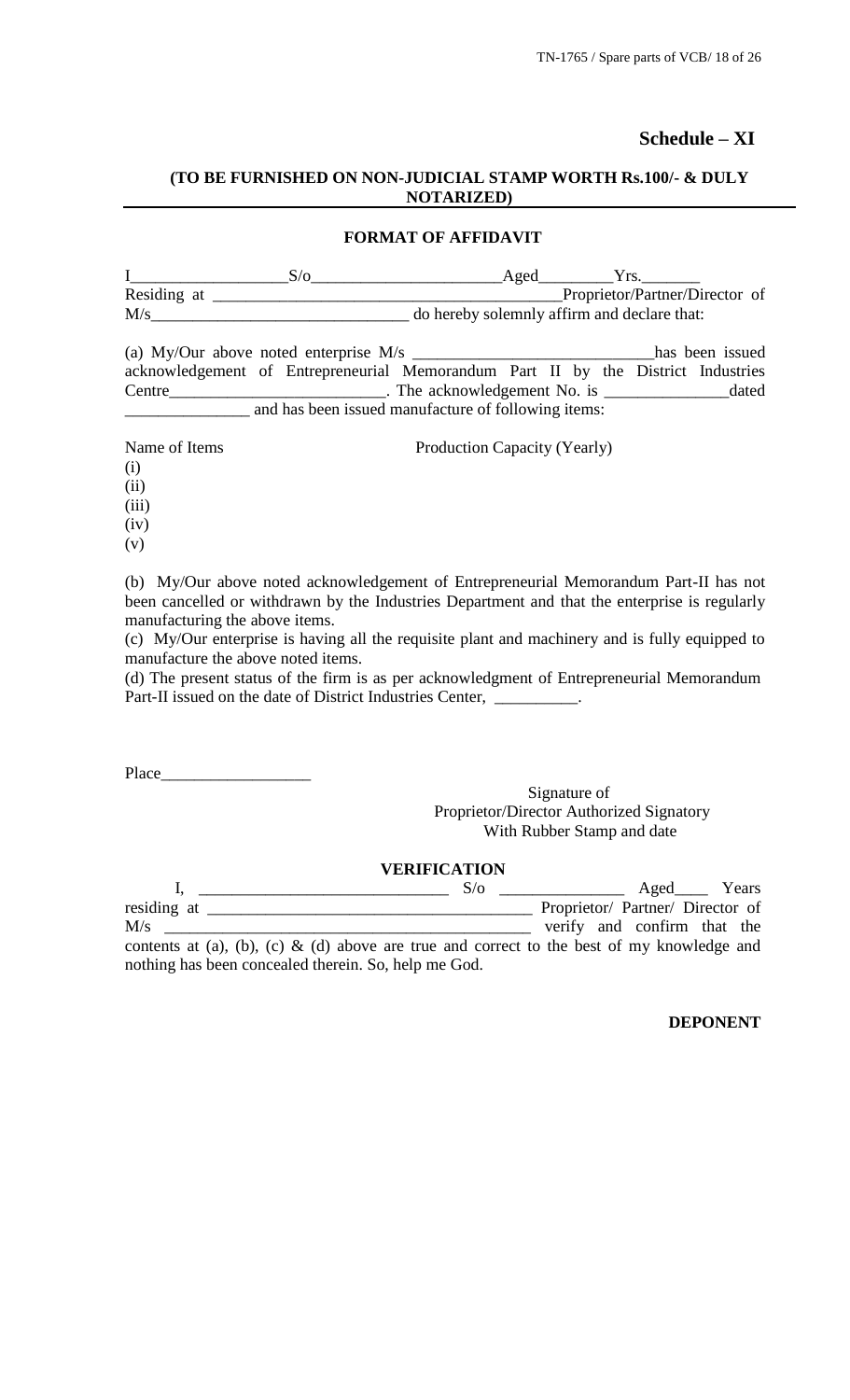# **GENERAL Amendments in GCC & ITB**

**1) Wherever EMD and Security Bank Guarantee (SBG), are appearing in the ITB, GCC & other Bidding Documents, same is hereby replaced by BID SECURITY as under:-**

## **BID SECURITY**

Bid security shall be 2% **of the estimated value of subject matter of procurement put to bid.** In case of Small Scale Industries of Rajasthan it shall be 0.5% of the **quantity offered** for supply and in case of sick industries, other than Small Scale Industries, whose cases are pending with Board of Industrial and Financial Reconstruction, it shall be 1% of the value of bid. Every bidder, if not exempted, participating in the procurement process shall be required to furnish the bid security as specified in the notice inviting bids.

**In case SSI unit of Rajasthan quotes the less than the tendered quantity, then they are required to furnish Bid Security @ 0.5% of the value of the quantity offered by them, failing which bid shall be considered non-responsive.** 

The Bid Security amount (as applicable) to be paid by Demand Draft/Banker"s Cheque in favour of SR. AO (CASH & CPC), JDVVNL, Jodhpur (payable at Jodhpur) 342003 **upto 4.00 p.m. upto one WORKING day prior to schedule date of opening** of respective bid or Bank Guarantee, in specified format, of a scheduled bank in favour of Superintending Engineer (MM&C), JDVVNL, Jodhpur, be deposited to the Sr.Accounts Officer (MM&C), JDVVNL, New Power House, Industrial Area,Jodhpur-342003 **upto 4.00 p.m. upto one WORKING day prior to schedule date of opening** of respective bid and obtain a receipt/acknowledgement thereof. No other mode of deposit shall be accepted. At the time of depositing the Bid Security amount or Bank Guarantee, the bidder shall also furnish self attested and duly attested by Notary, the documentary evidence of SSI/MSME unit of Rajasthan or of sick unit (as applicable) along with affidavit as per schedule X on Non-Judicial Stamp of Rs. 100/-.

The Bank Guarantee against Bid Security be issued by Nationalized / Scheduled Bank. The same may be accepted after confirmation byissuing Bank. If any Bid Security Bank Guarantee not is proper format / not confirmed by the issuing Bank the same would not be accepted and the bidder would be immediately shorted out from bid process.

 The Micro, Small & Medium Scale Industries of Rajasthan and sick industries, other than Small Scale Industries, whose cases are pending before the Board of Industrial and Financial Reconstruction (BIFR) shall furnish self-attested documentary evidence duly attested by Notary to claim the above.

## **2) Wherever Performance Bank Guarantee (PBG) and Composite Bank Guarantee (CBG) are appearing in the ITB, GCC & other Bidding Documents, same are hereby replaced by PERFORMANCE SECURITY as under:-**

## **PERFORMANCE SECURITY**

- (i) Performance security shall be solicited from all successful bidders except the department's of the State Government and undertakings, corporations, autonomous bodies, registered societies, co-operative societies which are owned or controlled or managed by the State Government and undertakings of the Central Government. However, a performance security declaration shall be taken from them. The State Government may relax the provision of performance security in particular procurement or any class of procurement.
- (ii) The amount of performance security shall be **five percent** of the amount of supply order in case of procurement of goods and services and **ten percent** of the amount of work order in case of procurement of works. In case of **Micro, small and Medium scale Industries** of Rajasthan it shall be **one percent** of the amount of quantity ordered for supply of goods and in case of sick industries, other than Small Scale Industries, whose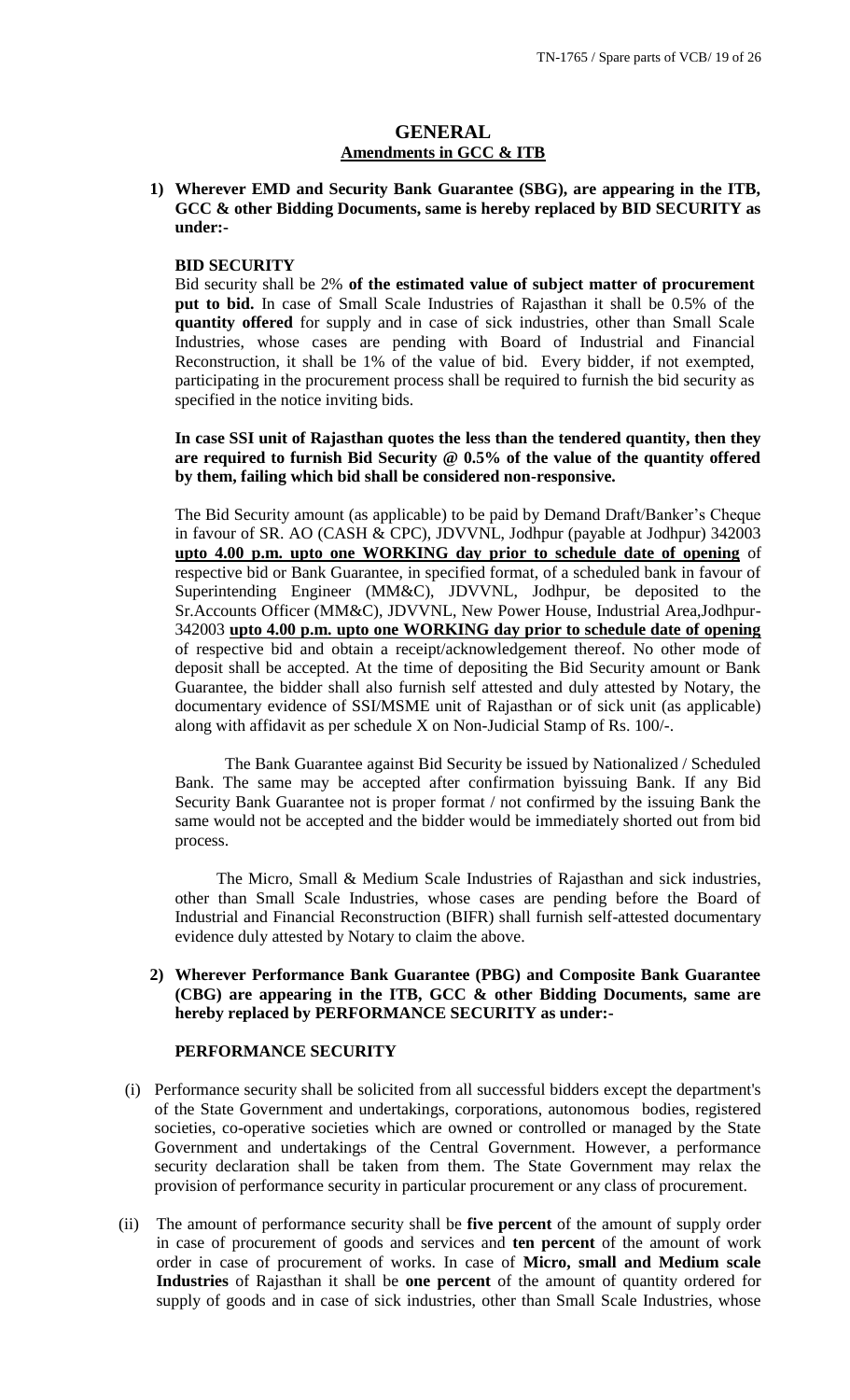cases are pending before the Board of Industrial and Financial Reconstruction (BIFR), it shall be **two percent** of the amount of supply order.

## **3) VENDOR REGISTERATION**

**Therelaxation/exemption given to the registered vendors of the Nigam in respect of EMD/SBG, wherever appearing in the ITB, GCC & other Bidding documents, are hereby WITHDRAWN.**

**4) The indirect taxes i.e. Excise Duty, Service Tax, VAT/CST, Entry Tax etc. mentioned in G.C.C., may now be read as G.S.T.**

## **5) Due Date of payment:**

Payment shall be due and payable by the purchaser in accordance with the provision of the contract within a reasonable period from the date of receipt of each invoice by the contractor / supplier duly supported by a certificate of the Engineer. The purchaser will take all possible effort to make payment to the contractor / supplier generally on  $45<sup>th</sup>$ day after receipt of duly verified challans / receipts / bill in the office of paying authority {Sr. Accounts Officer (Cash & CPC) Jodhpur Discom, Jodhpur / Concerned Circle Accounts Officer} and completion of contractual formalities. But in case of delay in payment the purchaser shall not be liable to pay any interest on the outstanding amount to the contractor / supplier.

6) The GST will be charge extra at the prevailing rate on all the settlement fees as applicable and amended time to time.

## **7) APPEAL**:

i. If any Bidder or prospective bidder is aggrieved that any decision, action or omission of the procuring entity is in contravention to the provisions of this Act or the rules or guidelines issued there under, he may file 1st  $&$  2nd appeal under section 38 of RTPP Act-2012 to the following appeal authorities **within a period of ten days from the date of such decision or action, omission, as the case may be, clearly giving the specific ground or grounds on which he feels aggrieved:** 

| Sr.No | Type of Appeal | Name & Designation of appellate authority  |
|-------|----------------|--------------------------------------------|
|       | First appeal   | Chairman, Discoms                          |
|       |                |                                            |
|       | Second appeal  | Energy Department, Government of Rajasthan |

ii) The form of appeal shall be as per Rule 83 of RTPP Rules, 2013 and memorandum of appeal shall be filled as per form-1 as prescribed under RTPP Rules, 2013.

Fee for appeal: - Subject to rule 84 of the RTTP Rule 2013 the fee shall be as under: a. For First Appeal:- Rs. 2,500/- (Rupees Two Thousand Five Hundred Only)+GST.

b. For Second Appeal:- Rs. 10,000/- (Rupees Ten Thousand Only)+GST.

iii) It is further intimated that the fee shall be paid in the form of Demand Draft of Bankers Cheque of a Scheduled Bank payable in the name of Sr. Accounts Officer (Cash & CPC), JdVVNL, Jodhpur.

iv) Provided that after the declaration of a Bidder as successful the appeal may be filed only by a Bidder who has participated in procurement proceedings:

v) Provided further that in case a Procuring Entity evaluates the Technical Bids before the opening of the Financial Bids, an appeal related to the matter of Financial Bids may be filed only by a Bidder whose Technical Bid is found to be acceptable.

vi) The officer to whom an appeal is filed under para (1) shall deal with the appeal as expeditiously as possible and shall endeavour to dispose it of within thirty days from the date of the appeal.

vii)If the officer designated under para (1) fails to dispose of the appeal filed within the period specified in para (2), or if the Bidder or prospective bidder or the Procuring Entity is aggrieved by the order passed by the First Appellate Authority, the Bidder or prospective bidder or the Procuring Entity, as the case may be, may file a second appeal to Second Appellate Authority specified in the Bidding Document in this behalf within fifteen days from the expiry of the period specified in para (2) or of the date of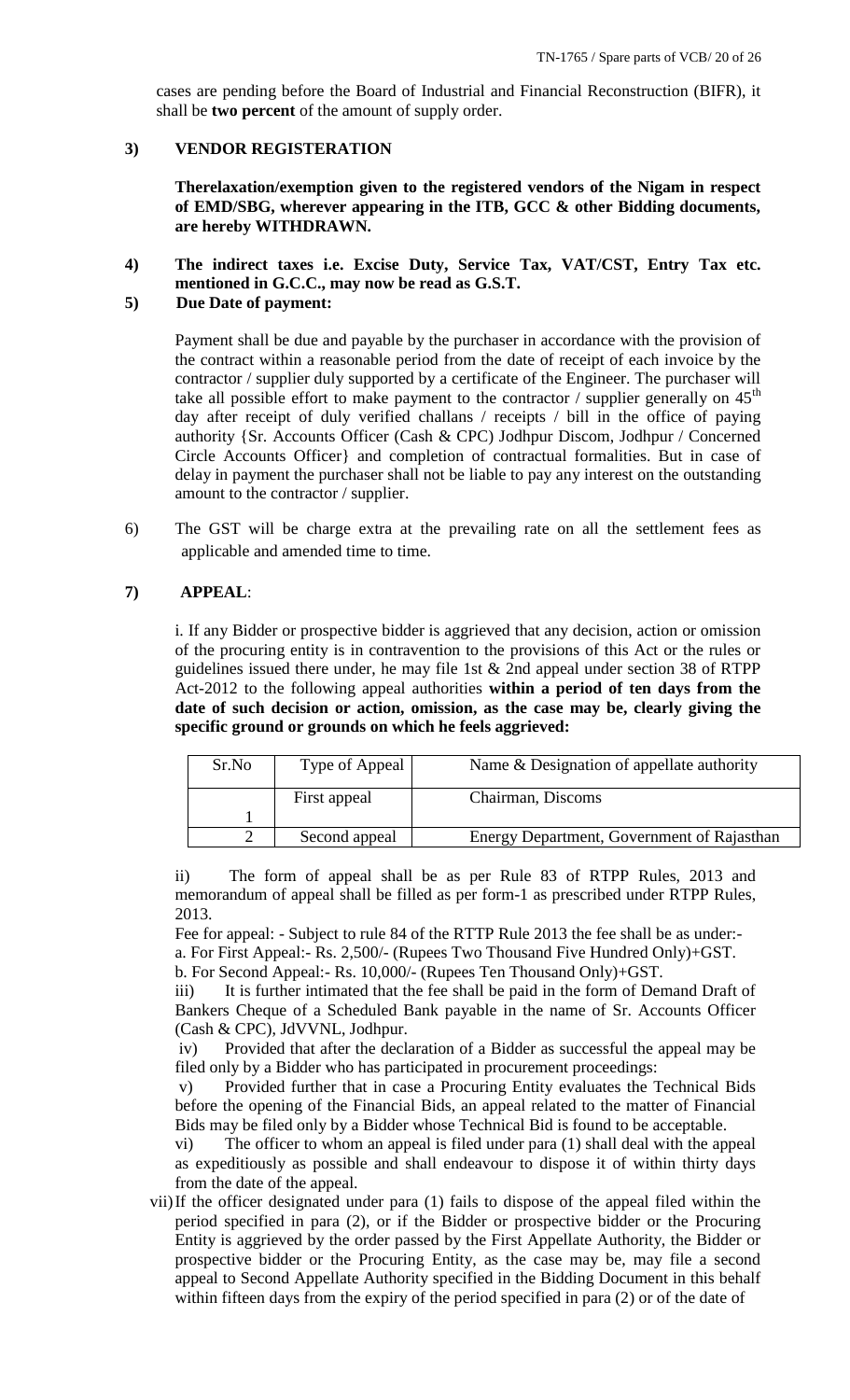receipt of the order passed by the First Appellate Authority, as the case may be.

- **8)** The bidders should be qualified, not be insolvent, not be in receivership, not be bankrupt or being wound up, should not have affairs administered by a court or a judicial officers, should not have business activities suspended, should not be blacklisted or debarred by any utility/ government agency, should not have a conflict of interest. For this bidder is required to furnish a Declaration as per Appendix-B, on Rajasthan Non-Judicial Stamp Paper of Rs. 100/ (excluding surcharge on Stamp Paper, as per rules)."
- **9)** In case the terms & conditions mentioned in PO, ITB & GCC are modified/differ from RTPP Act, then RTPP Act shall supersede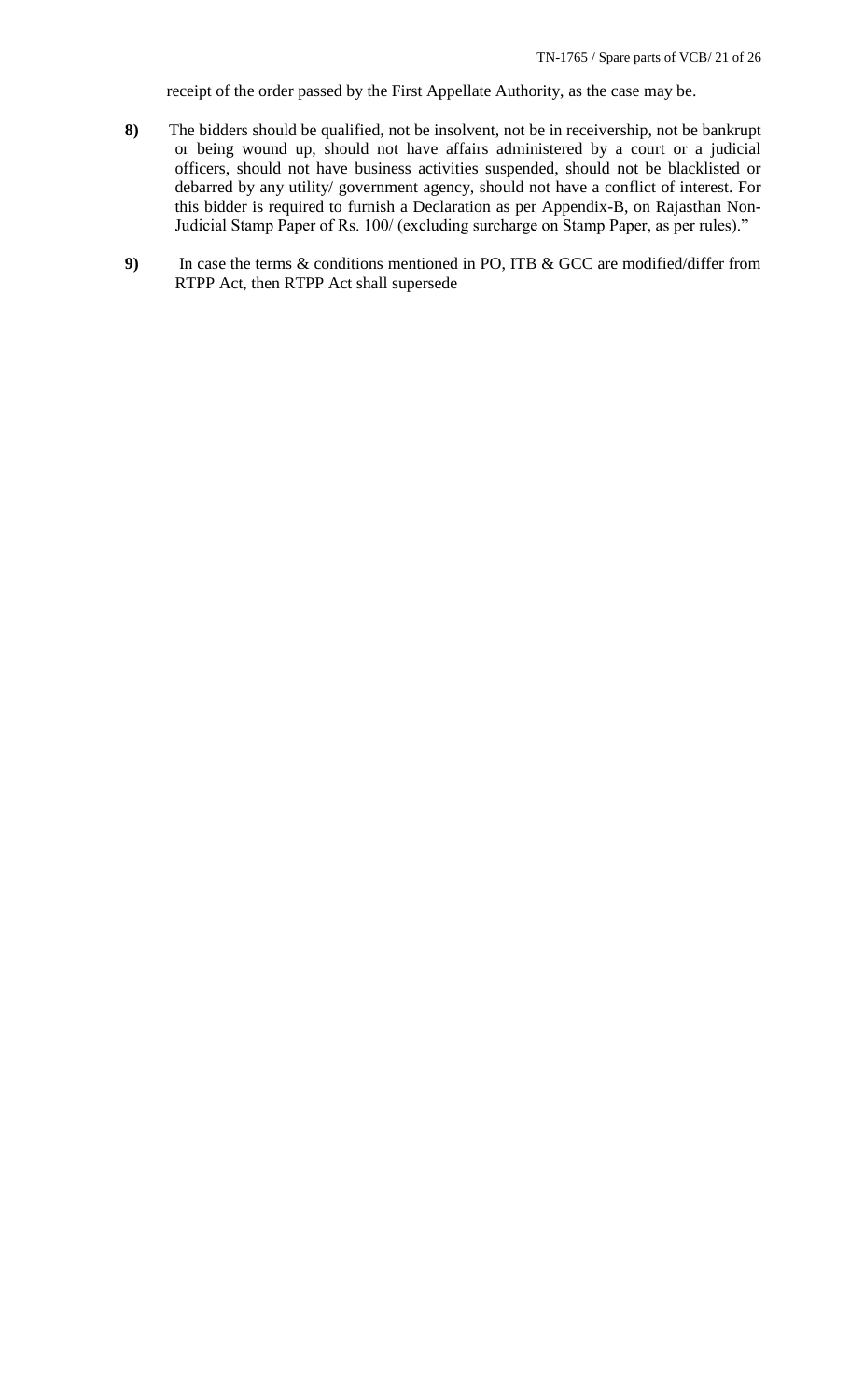#### **ADDENDUM IN ITB**

**Addendum in the provision of Instruction to Bidder (ITB) in the clause No. 1.12.2 for quantity allocation as per award criteria of purchase manual in accordance to the clause no. 74 of RTPP rules:**

#### **1.12.2 (A) for quantity allocation**

#### **(i) Trial order under Para No. 22.17 (a) & (b) of purchase manual**

(a) Any bidder located within or outside the state of Rajasthan has participated for the first time in a particular Discom& meeting minimum qualification requirement and has supplied the tendered material/or of higher rating in other utility shall be treated as an old supplier. Rajasthan"s firms although supplied in past but not meeting minimum quantity supplied criterion including altogether new units which have not supplied any quantity but having adequate & required manufacturing and testing facility and technical know-how of the tendered material shall be considered as new firms and would be eligible for trial order only. In case supply made to the licensed power utility outside India, the C.A. certificate furnished by the firm shall be considered.

Note:- The material supplied and accepted for same/higher rating for turnkey project (s) to a licensed power utility/Govt. shall be considered for the purpose of evaluating criteria. The certificate given by C.A. shall indicate above quantity separately.

(b) (i) The trial order for a particular item shall not generally exceed 10% of the total quantity considered for placement of order. This ceiling may, however, be relaxed by the corporate level purchase committee up to the extent of 30% to take the advantage of lower price where situation of differential price offering is arising.

(ii) The capacity & capability assessment of a bidder located outside state of Rajasthan who otherwise qualifies but is participating for the first time shall not be carried out.

Similarly, for the tendered item(s) where the valid BIS license is an essential qualification requirement and the bidder possesses the valid BIS but new to the utility. The capacity/capability assessment of such a bidder shall also not be carried out.

#### **(ii) Award criteria under Para No. 10.2 (iii) of purchase manual**

(a) In case of distribution transformers of rating 40 KVA and below, LT cables & conductors and fabricated steel items, order quantity may be distributed in the following manner:-

> **20% to L1 15% to L2 10% to L3 05% to L4**

50% to be distributed equally among other firms subject to the condition that not more than 5% of the quantity to be purchased will be allotted to any one of such firms. The balance, if any will be distributed in the same proportion as indicated above among the first four firms.

(b) In case of other items except poles, order quantity may be distributed in the following manner:-

| 40% to L1    |  |
|--------------|--|
| $20\%$ to L2 |  |
| 10% to L3    |  |
| 06% to L4    |  |

The balance quantity may be equally distributed among other firms subject to the condition that not more than 4% of the quantity to be purchased will be allotted to any one of such firm. The balance, if any will be distributed in the same proportion as indicated above among the first four firms.

(c) In case of poles, the order may be awarded on the basis of landed cost (material and transportation taken together). The allocation of quantity location/destination wise may be made among the eligible firms in equal proportion as far as possible.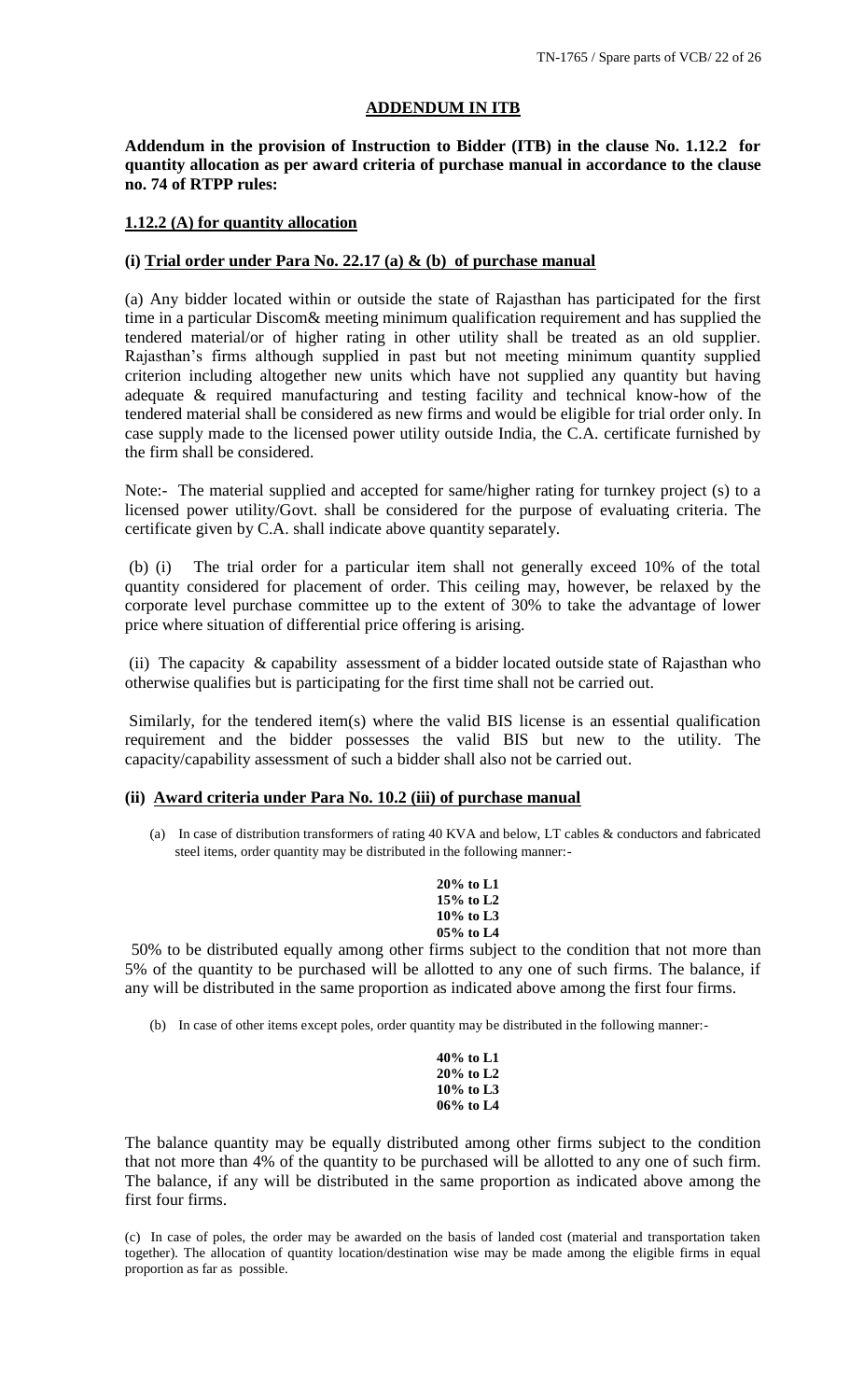# **APPENDIX-A**

Bank Guarantee No. Security Amount : \_\_\_\_\_\_\_\_. Issued on dated : \_\_\_\_\_\_\_\_. Valid upto :  $\_\_\_\_\_\_\_\_\$ . Claim upto / Grace period: \_\_\_\_\_\_\_\_\_.

## **PERFORMA OF BANK GUARANTEE FOR BID SECURITY**

(Bank Guarantee in lieu of bid Security on non-judicial Stamp Paper of Rajasthan State of 0.25% of the B.G. value or Rs.25,000/-, whichever is less)

To,

The Superintending Engineer (MM&C), Jodhpur Vidyut Vitaran Nigam Limited, Jodhpur.

1. Whereas \_\_\_\_\_\_\_\_\_\_\_\_\_\_\_\_ (name of the Bidder) (hereinafter called "the Bidder") has submitted its bid dated \_\_\_\_\_\_\_ (date of submission of bid) for \_\_\_\_\_\_\_\_\_\_ (name of contract/ name of the material with Bid no. / TN No. \_\_\_\_\_\_\_) (hereinafter called 'the Bid''). 2. KNOW ALL PEOPLE by these presents that WE \_\_\_\_\_\_\_\_\_\_\_\_ (name and address of branch of Bank ) of \_\_\_\_\_\_\_\_\_ (name of country), having our registered office at \_\_\_\_\_\_\_\_\_\_\_\_\_\_\_\_\_\_\_\_\_\_ (addresses of bank) (hereinafter called "the Bank"), are bound unto \_\_\_\_\_\_\_\_\_\_\_\_\_\_\_\_\_ (name of Purchaser) (hereinafter called "the Purchaser") in the sum of Rs. \*\_\_\_\_\_\_\_\_\_\_\_\_\_ for which payment well and truly to be made to the said Purchaser, the Bank binds itself, its successors, and assigns by these presents sealed with the Common Seal of the said Bank this \_\_\_\_\_\_\_\_ day of \_\_\_\_\_\_\_ 20\_

3. THE CONDITIONS of this obligation are :

i. If the bidder withdraws its Bid during the period of bid validity specified by the Bidder in the Bid Form; or

ii. If the bidder refuses to accept the correction of error in his Bid; or

iii. If the bidder, having been notified of the acceptance of its Bid by the purchaser during the period of bid validity:

a. Fails or refuses to execute the Contract Agreement within the time specified in purchase / work order, if required, or

b. Fails or refuses to furnish the performance security within the time specified in purchase / work order in accordance with the GCC, or

c. Fails to commence supply of goods or services or execute work as per purchase / work order within time specified.

iv. If the bidder breaches any provision of the Code of integrity specified in the RTPP Act and Chapter VI of the RTPP Rules.

4. We undertake unconditionally and irrevocably to guarantee as primary obligator and not as surety merely to pay to the purchaser a sum of Rs. \_\_\_\_\_\_\_\_\_\_\_ (in words Rs. \_\_\_\_\_\_\_\_\_\_\_\_\_\_\_\_\_\_\_\_\_\_\_\_\_\_\_\_\_\_\_\_\_\_\_\_\_\_) upon receipt of its first written demand,

without the purchaser having to substantiate its demand, provided that in its demand the Purchaser will note that the amount claimed by it is due to it owing to the occurrence of one or all of the above three conditions specifying the occurred condition or conditions.

5. The decision of the Superintending Engineer (MM&C), Jodhpur Vidyut Vitaran Nigam Limited, Jodhpur shall be final whether breach has been committed on the right to demand the amount of guarantee from us which has accrued to the purchaser.

6. This guarantee shall not cease or determine, if the purchaser grants time or indulgence or vary the terms of the contract with the Contractor or without our consent or knowledge.

7. The guarantee herein contained shall not be affected by any change in the constitution of the Contractor.

8. We \_\_\_\_\_\_\_\_\_\_(Bank Name) further undertake not to revoke this guarantee during its currency except with the previous consent of the Superintending Engineer (MM&C), Jodhpur Vidyut Vitaran Nigam Limited, Jodhpur.

9. All disputes arising under the said guarantee between the Bank and the Nigam or between the Contractor and the Nigam pertaining to the guarantee, shall be subject to the jurisdiction of the Courts in Jodhpur, Rajasthan alone.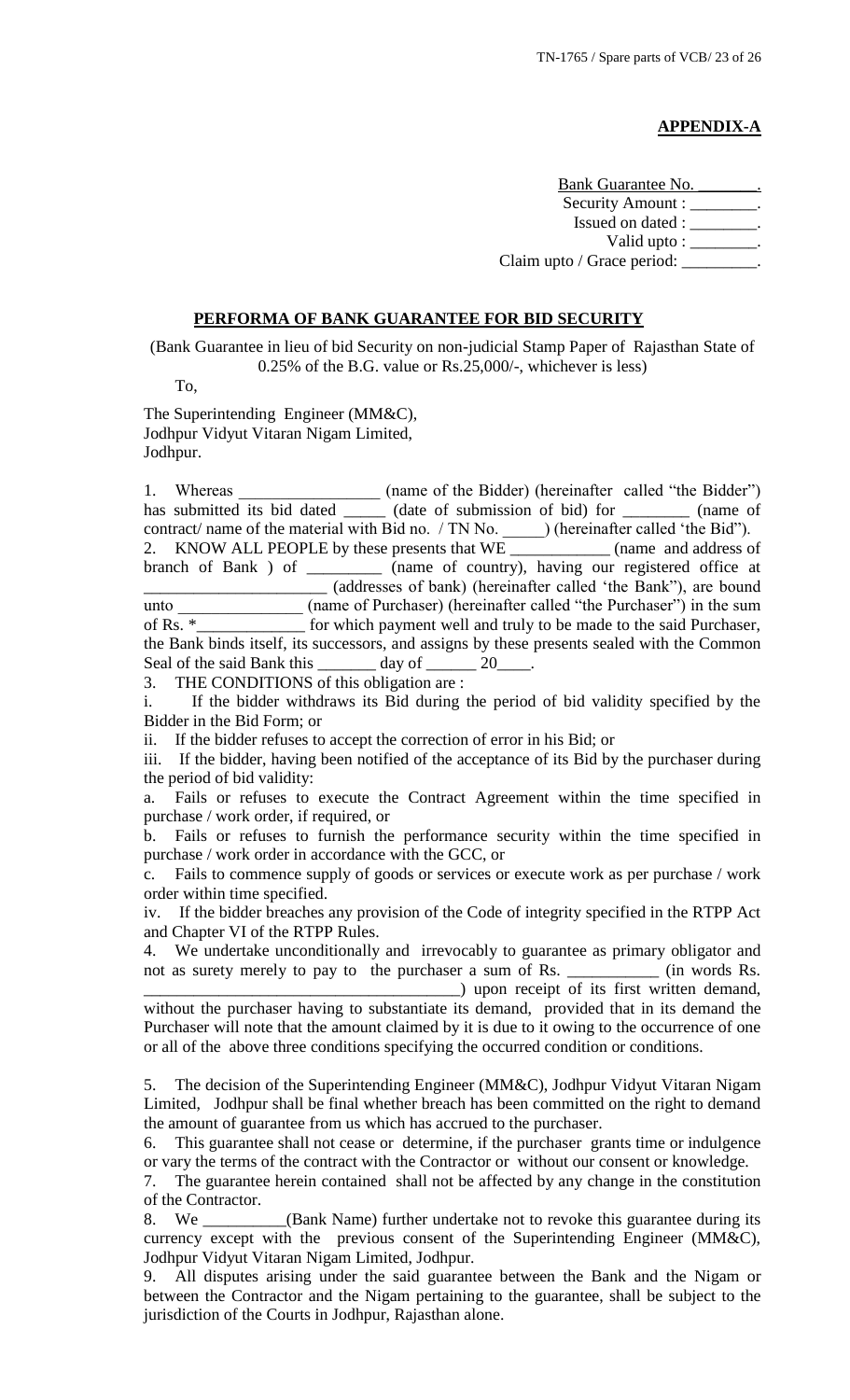10. This guarantee will remain in force up to and including one hundred eighty (180) days after the date of the opening of bids, i.e. upto \_\_\_\_\_\_\_\_\_\_\_, with a further grace period of Ninety (90) days and any demand in respect thereof should reach the Bank not later than the above date.

> Yours faithfully, Bankers (EXECUTANT) Signed by the above named Bank in presence of : (signature with full Name and Address)

Witness :

1. \_\_\_\_\_\_\_\_\_\_\_\_\_\_\_\_\_\_\_\_\_\_.  $2.$ 

Attested by Notary Public, First Class Magistrate or directly confirmed by the executing Bank.

\* The Bidder should insert the amount of the guarantee in words and figures denominated in the currency of bid.

**Note** : In case the bid is submitted by a Joint Venture, the Bid Bank guarantee shall be in the name of Lead partner or in the name of joint venture partners submitting the Bid covering all the partners of the joint venture.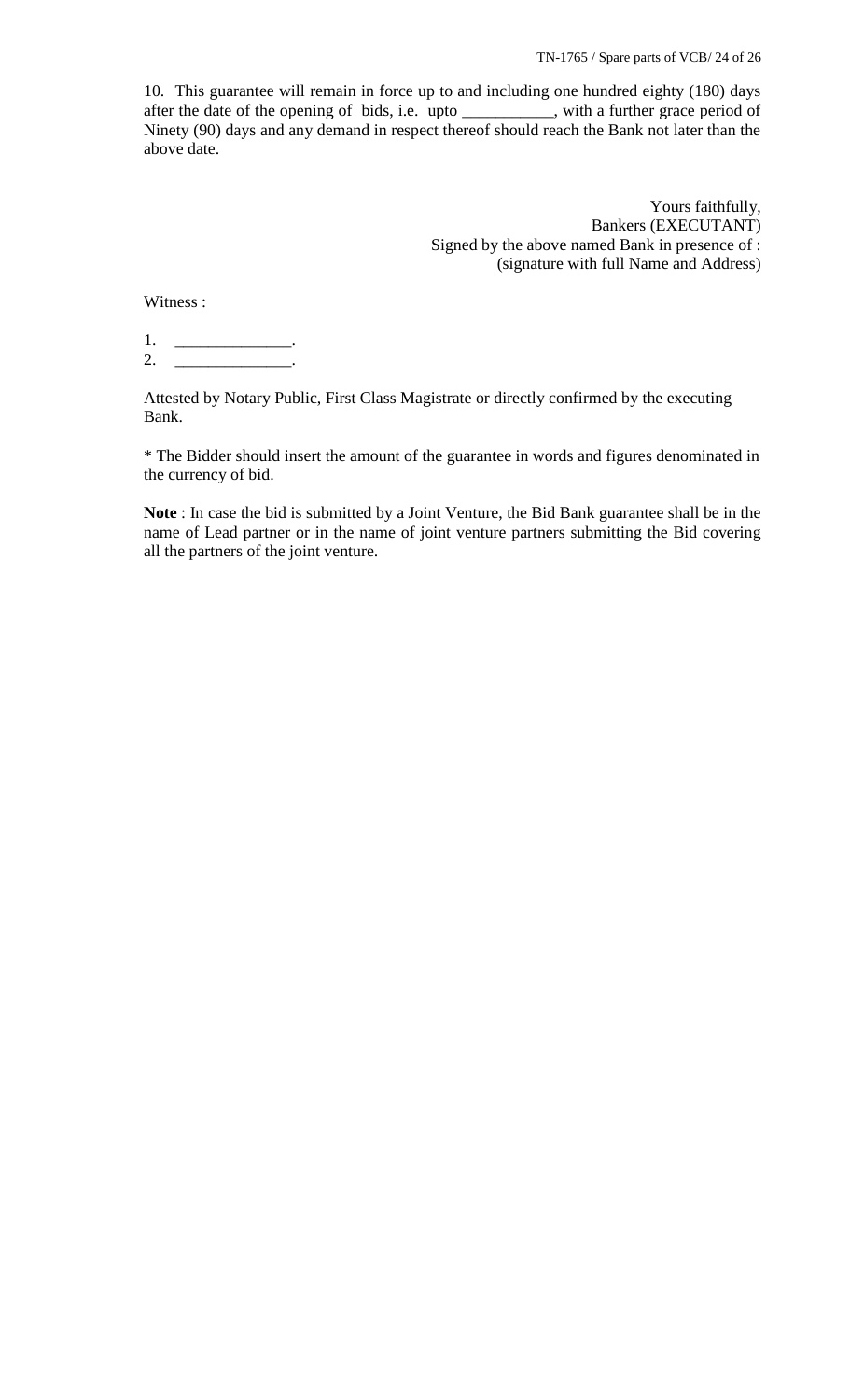# **Declaration by the Bidder**

# **APPENDIX-B**

(On Rajasthan Non-Judicial Stamp Paper worth Rs.100/- + Surcharge on Stamp Paper as per rules)

|  |                |  |  | In relation to my/ our bid submitted to SE (MM&C) JdVVNL, Jodhpur, For |  |                              |    |
|--|----------------|--|--|------------------------------------------------------------------------|--|------------------------------|----|
|  | procurement of |  |  |                                                                        |  |                              | 1n |
|  |                |  |  | response to their notice inviting bids under TN-                       |  | I/We hereby declare that : - |    |

We are qualified, not insolvent, not in receivership, not bankrupt or being wound up, not have affairs administered by a court or a judicial officers, not have business activities suspended, not blacklisted or debarred by any utility/ government agency, not have a conflict of interest.

**\_\_\_\_\_\_\_\_\_\_\_\_\_\_\_\_\_\_\_**

| Signed |  |
|--------|--|
| Name   |  |

In the capacity of  $\frac{1}{\sqrt{1-\frac{1}{2}}}\left\vert \frac{1}{\sqrt{1-\frac{1}{2}}}\right\vert$ 

Duly authorized to sign the bid for an on behalf of :

Dated on \_\_\_\_\_\_ day of \_\_\_\_\_\_\_\_\_\_\_\_\_\_\_\_

Corporate Seal \_\_\_\_\_\_\_\_\_\_\_\_\_\_\_\_\_\_\_\_\_\_\_\_\_\_\_